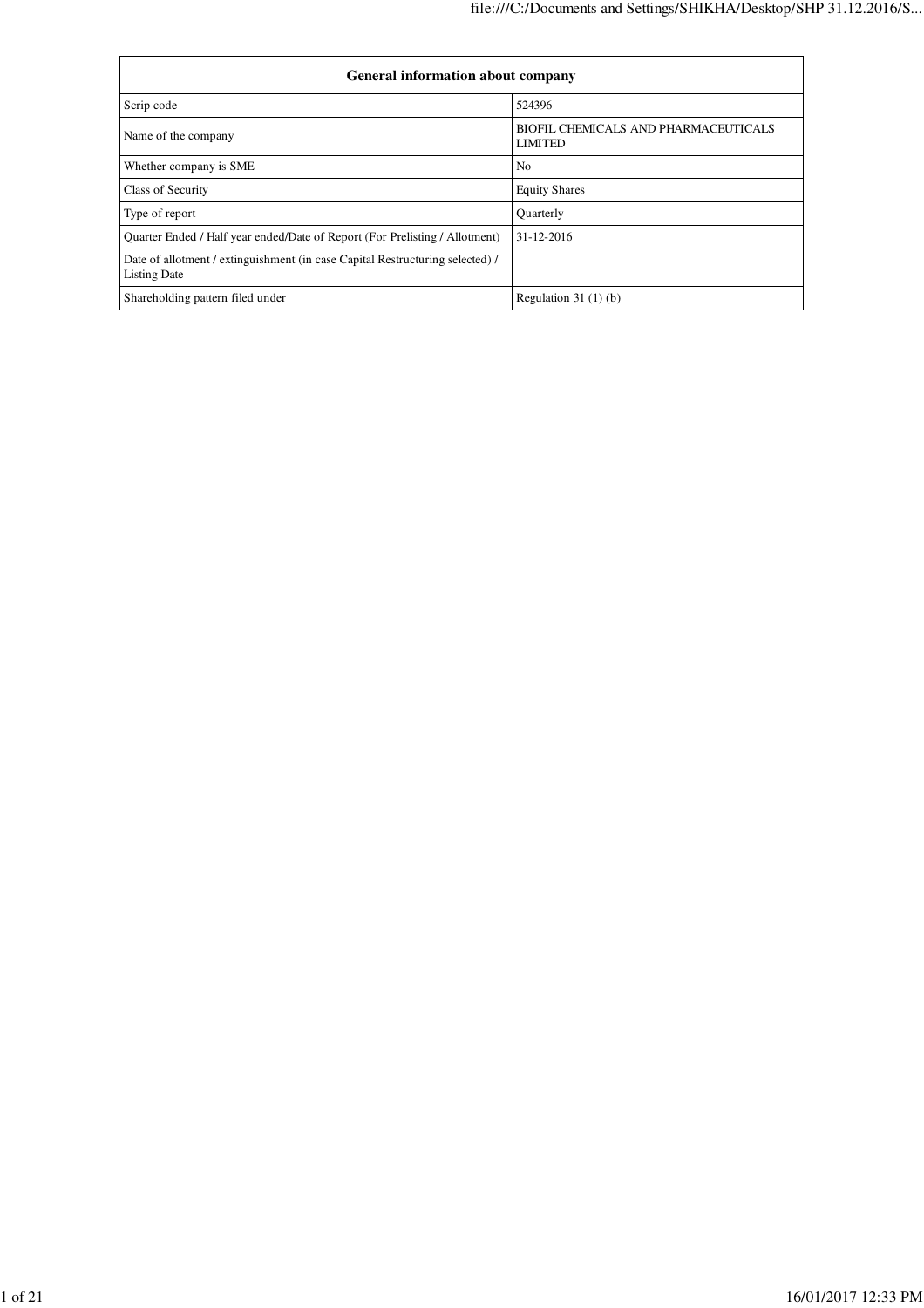| Sr. No.        | <b>Particular</b>                                                                      | Yes/No         |
|----------------|----------------------------------------------------------------------------------------|----------------|
|                | Whether the Listed Entity has issued any partly paid up shares?                        | N <sub>o</sub> |
| $\overline{2}$ | Whether the Listed Entity has issued any Convertible Securities?                       | N <sub>o</sub> |
| 3              | Whether the Listed Entity has issued any Warrants?                                     | N <sub>0</sub> |
|                | Whether the Listed Entity has any shares against which depository receipts are issued? | N <sub>o</sub> |
|                | Whether the Listed Entity has any shares in locked-in?                                 | N <sub>0</sub> |
| 6              | Whether any shares held by promoters are pledge or otherwise encumbered?               | N <sub>0</sub> |
|                | Whether company has equity shares with differential voting rights?                     | N <sub>0</sub> |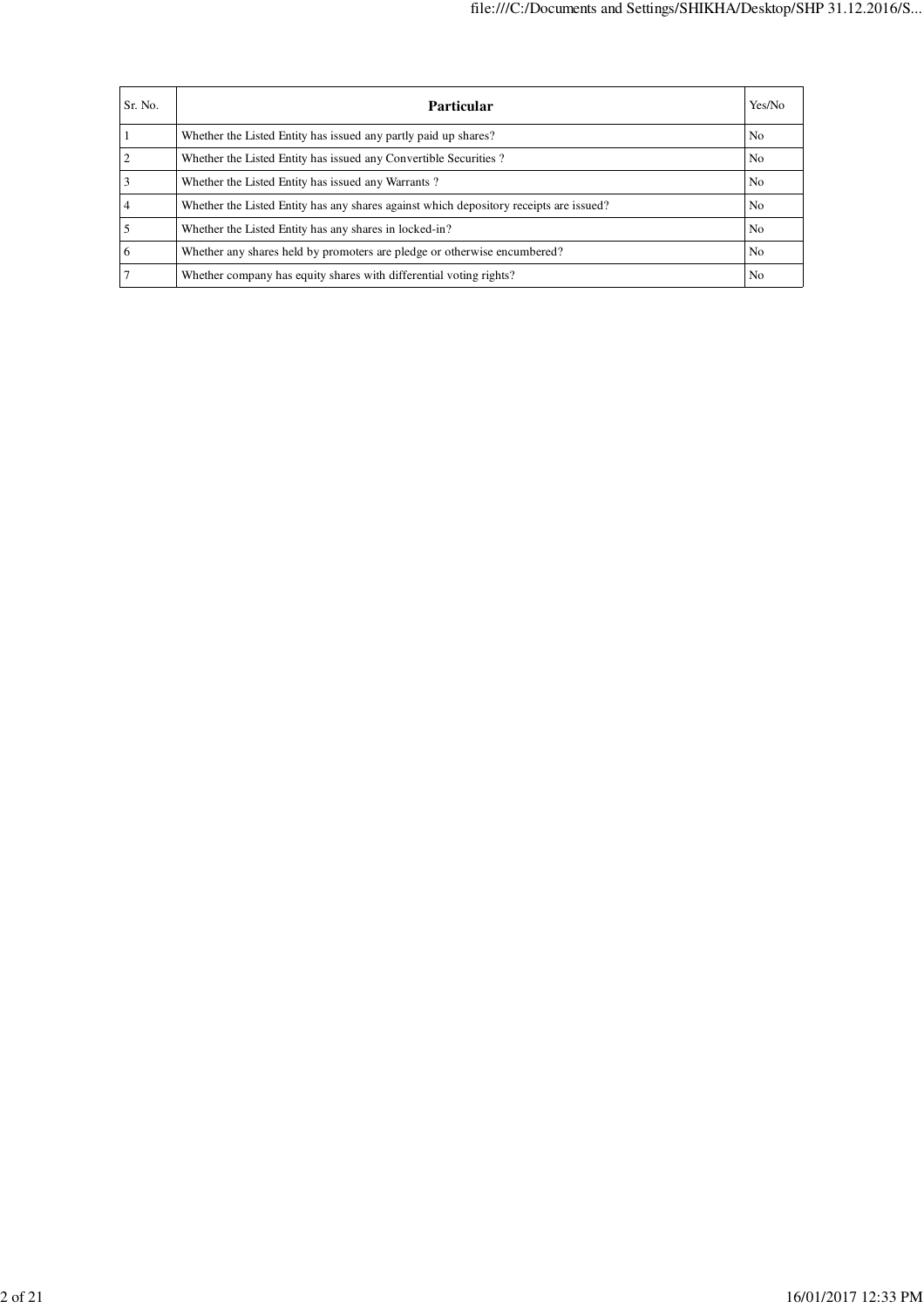|                          | Table I - Summary Statement holding of specified securities |                                  |                          |                      |                          |                                                               |                                                  |                           |                                                                  |          |                     |  |
|--------------------------|-------------------------------------------------------------|----------------------------------|--------------------------|----------------------|--------------------------|---------------------------------------------------------------|--------------------------------------------------|---------------------------|------------------------------------------------------------------|----------|---------------------|--|
|                          |                                                             |                                  | No. of<br>fully paid     | No. Of<br>Partly     | No. Of<br>shares         | Total nos.<br>shares held<br>$(VII) =$<br>$(IV)+(V)+$<br>(VI) | Shareholding<br>as a % of total<br>no. of shares |                           | Number of Voting Rights held in each<br>class of securities (IX) |          |                     |  |
| Category<br>$($ $\Gamma$ | Category of<br>shareholder<br>(II)                          | Nos. Of<br>shareholders<br>(III) | up equity<br>shares held | paid-up<br>equity    | underlying<br>Depository |                                                               | (calculated as<br>per SCRR,                      | No of Voting (XIV) Rights |                                                                  |          | Total as a          |  |
|                          |                                                             |                                  | (IV)                     | shares<br>held $(V)$ | Receipts<br>(VI)         |                                                               | $1957)$ (VIII)<br>As a $%$ of<br>$(A+B+C2)$      | Class eg:<br>X            | Class<br>eg:y                                                    | Total    | $%$ of<br>$(A+B+C)$ |  |
| (A)                      | Promoter &<br>Promoter<br>Group                             | 16                               | 7618760                  |                      |                          | 7618760                                                       | 46.82                                            | 7618760                   |                                                                  | 7618760  | 46.82               |  |
| (B)                      | Public                                                      | 5110                             | 8655040                  |                      |                          | 8655040                                                       | 53.18                                            | 8655040                   |                                                                  | 8655040  | 53.18               |  |
| (C)                      | Non<br>Promoter-<br>Non Public                              |                                  |                          |                      |                          |                                                               |                                                  |                           |                                                                  |          |                     |  |
| (C1)                     | <b>Shares</b><br>underlying<br><b>DRs</b>                   |                                  |                          |                      |                          |                                                               |                                                  |                           |                                                                  |          |                     |  |
| (C2)                     | Shares held<br>by<br>Employee<br>Trusts                     |                                  |                          |                      |                          |                                                               |                                                  |                           |                                                                  |          |                     |  |
|                          | Total                                                       | 5126                             | 16273800                 |                      |                          | 16273800                                                      | 100                                              | 16273800                  |                                                                  | 16273800 | 100                 |  |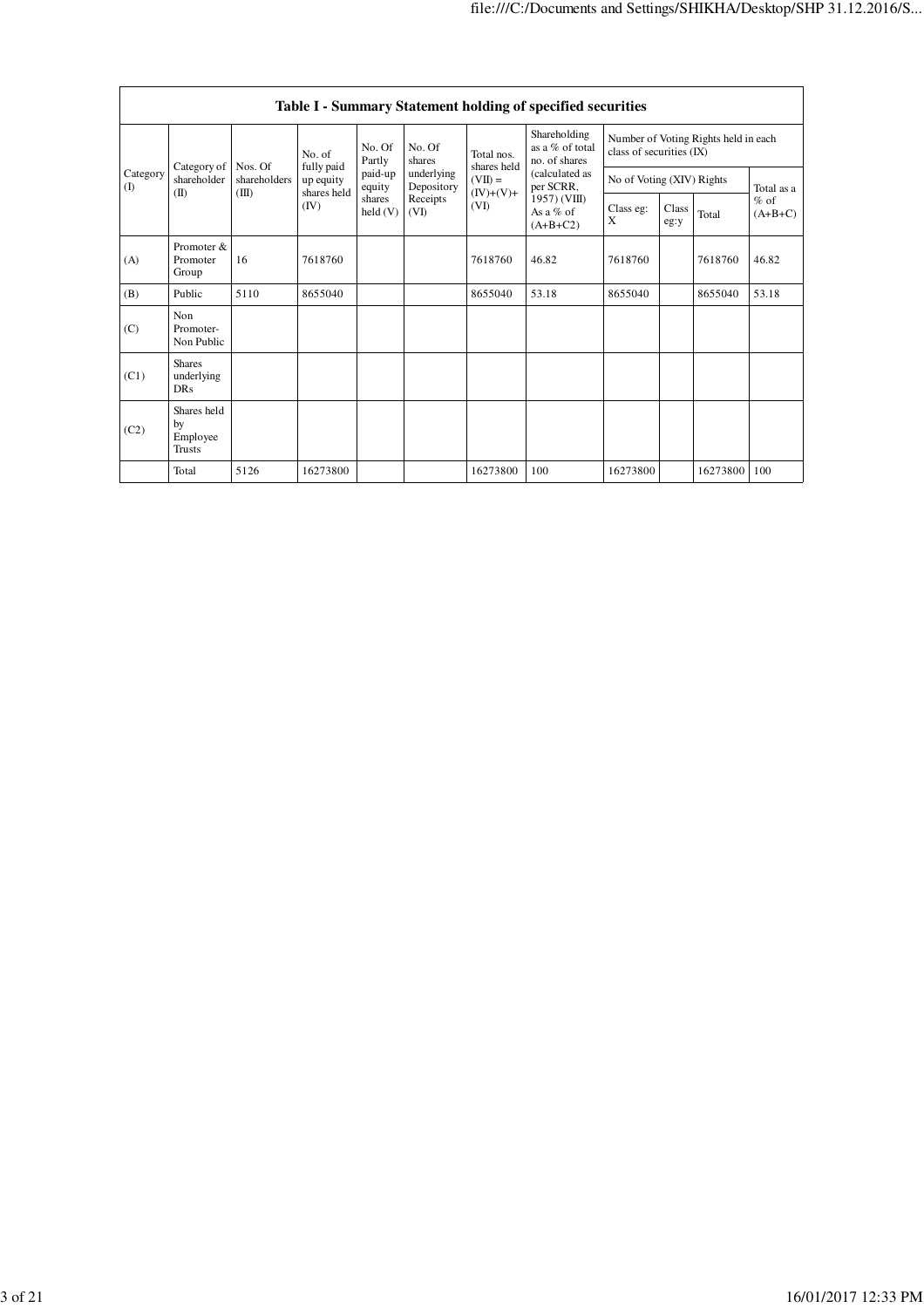|                 | Table I - Summary Statement holding of specified securities |                                                                                         |                                                                             |                                                                                                                         |                                                                                                                                                                                           |                                        |                                                      |                                                                               |                                                      |                                       |
|-----------------|-------------------------------------------------------------|-----------------------------------------------------------------------------------------|-----------------------------------------------------------------------------|-------------------------------------------------------------------------------------------------------------------------|-------------------------------------------------------------------------------------------------------------------------------------------------------------------------------------------|----------------------------------------|------------------------------------------------------|-------------------------------------------------------------------------------|------------------------------------------------------|---------------------------------------|
| Category<br>(I) | Category of<br>shareholder<br>(II)                          | No. Of<br><b>Shares</b><br>Underlying<br>Outstanding<br>convertible<br>securities $(X)$ | No. of<br><b>Shares</b><br>Underlying<br>Outstanding<br>Warrants<br>$(X_i)$ | No. Of<br><b>Shares</b><br>Underlying<br>Outstanding<br>convertible<br>securities and<br>No. Of<br>Warrants (Xi)<br>(a) | Shareholding,<br>as a % assuming<br>full conversion<br>of convertible<br>securities (as a<br>percentage of<br>diluted share<br>capital) $(XI)$ =<br>$(VII)+(X)$ As a<br>$%$ of $(A+B+C2)$ | Number of<br>Locked in<br>shares (XII) |                                                      | Number of<br><b>Shares</b><br>pledged or<br>otherwise<br>encumbered<br>(XIII) |                                                      | Number of<br>equity shares<br>held in |
|                 |                                                             |                                                                                         |                                                                             |                                                                                                                         |                                                                                                                                                                                           | No.<br>(a)                             | As a $%$<br>of total<br><b>Shares</b><br>held<br>(b) | No.<br>(a)                                                                    | As a $%$<br>of total<br><b>Shares</b><br>held<br>(b) | dematerialized<br>form (XIV)          |
| (A)             | Promoter &<br>Promoter<br>Group                             |                                                                                         |                                                                             |                                                                                                                         | 46.82                                                                                                                                                                                     |                                        |                                                      |                                                                               |                                                      | 5356260                               |
| (B)             | Public                                                      |                                                                                         |                                                                             |                                                                                                                         | 53.18                                                                                                                                                                                     |                                        |                                                      |                                                                               |                                                      | 7252930                               |
| (C)             | Non<br>Promoter-<br>Non Public                              |                                                                                         |                                                                             |                                                                                                                         |                                                                                                                                                                                           |                                        |                                                      |                                                                               |                                                      |                                       |
| (C1)            | <b>Shares</b><br>underlying<br><b>DRs</b>                   |                                                                                         |                                                                             |                                                                                                                         |                                                                                                                                                                                           |                                        |                                                      |                                                                               |                                                      |                                       |
| (C2)            | Shares held<br>by<br>Employee<br>Trusts                     |                                                                                         |                                                                             |                                                                                                                         |                                                                                                                                                                                           |                                        |                                                      |                                                                               |                                                      |                                       |
|                 | Total                                                       |                                                                                         |                                                                             |                                                                                                                         | 100                                                                                                                                                                                       |                                        |                                                      |                                                                               |                                                      | 12609190                              |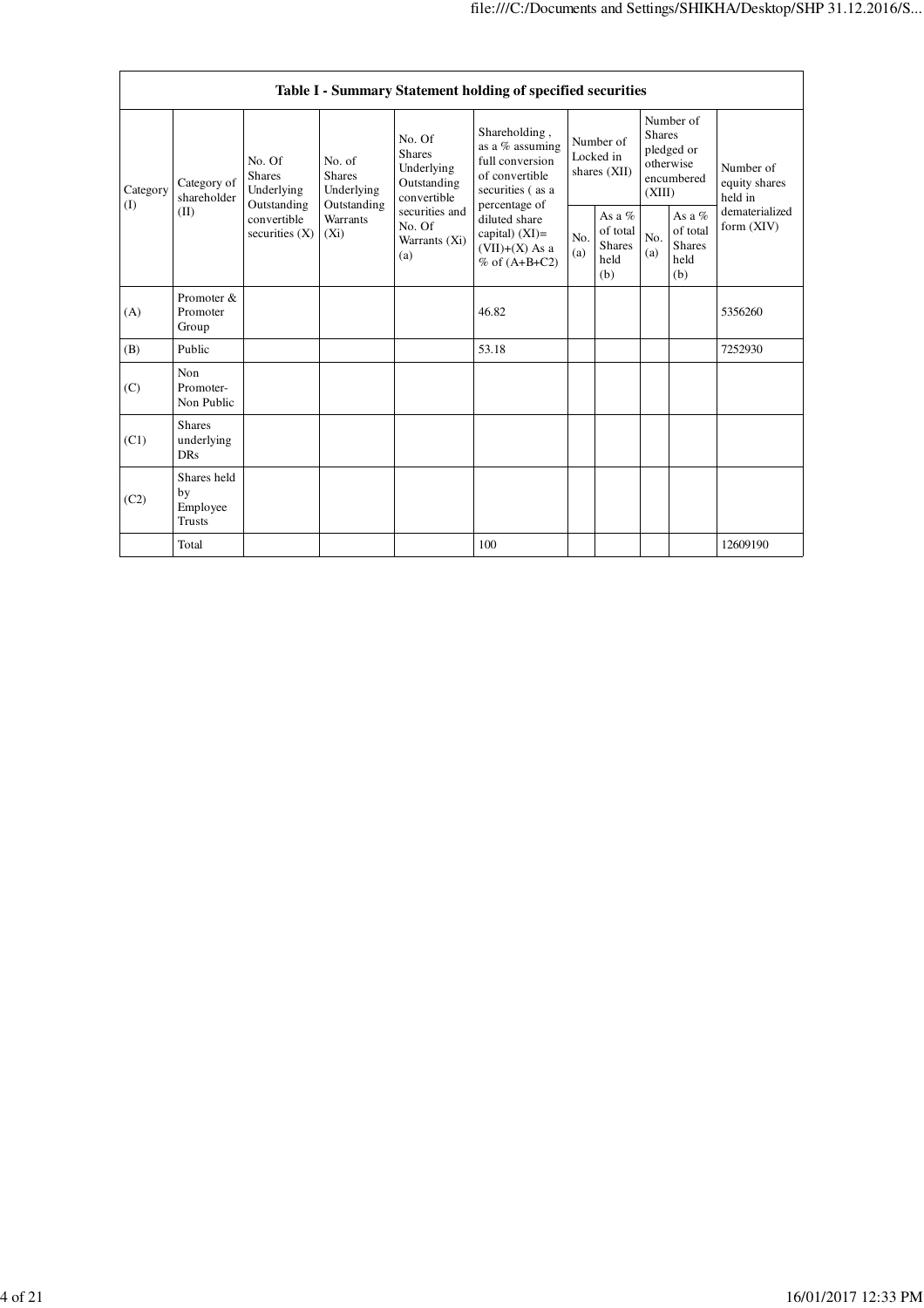| Table II - Statement showing shareholding pattern of the Promoter and Promoter Group           |                                                                                                                     |                                  |                                   |                             |                          |                      |                                                     |                           |               |                                      |                                 |
|------------------------------------------------------------------------------------------------|---------------------------------------------------------------------------------------------------------------------|----------------------------------|-----------------------------------|-----------------------------|--------------------------|----------------------|-----------------------------------------------------|---------------------------|---------------|--------------------------------------|---------------------------------|
|                                                                                                |                                                                                                                     |                                  | No. of                            | No. Of<br>Partly            | No. Of<br>shares         | Total nos.<br>shares | Shareholding<br>as a % of<br>total no. of<br>shares | class of securities (IX)  |               | Number of Voting Rights held in each |                                 |
| Sr.                                                                                            | Category & Name<br>of the<br>Shareholders (I)                                                                       | Nos. Of<br>shareholders<br>(III) | fully paid<br>up equity<br>shares | paid-up<br>equity<br>shares | underlying<br>Depository | held (VII)<br>$=$    | (calculated<br>as per                               | No of Voting (XIV) Rights |               |                                      | Total<br>as a %                 |
|                                                                                                |                                                                                                                     |                                  | held $(IV)$                       | held<br>(V)                 | Receipts<br>(VI)         | $(IV)+(V)+$<br>(VI)  | SCRR,<br>1957) (VIII)<br>As a % of<br>$(A+B+C2)$    | Class eg:<br>X            | Class<br>eg:y | Total                                | of<br>Total<br>Voting<br>rights |
| A                                                                                              | Table II - Statement showing shareholding pattern of the Promoter and Promoter Group                                |                                  |                                   |                             |                          |                      |                                                     |                           |               |                                      |                                 |
| (1)                                                                                            | Indian                                                                                                              |                                  |                                   |                             |                          |                      |                                                     |                           |               |                                      |                                 |
| (a)                                                                                            | Individuals/Hindu<br>undivided Family                                                                               | 13                               | 3304560                           |                             |                          | 3304560              | 20.31                                               | 3304560                   |               | 3304560                              | 20.31                           |
| (d)                                                                                            | Any Other<br>(specify)                                                                                              | 3                                | 4314200                           |                             |                          | 4314200              | 26.51                                               | 4314200                   |               | 4314200                              | 26.51                           |
| Sub-Total<br>(A)(1)                                                                            |                                                                                                                     | 16                               | 7618760                           |                             |                          | 7618760              | 46.82                                               | 7618760                   |               | 7618760                              | 46.82                           |
| (2)                                                                                            | Foreign                                                                                                             |                                  |                                   |                             |                          |                      |                                                     |                           |               |                                      |                                 |
| Total<br>Shareholding<br>of Promoter<br>and<br>Promoter<br>Group<br>$(A)= (A)$<br>$(1)+(A)(2)$ |                                                                                                                     | 16                               | 7618760                           |                             |                          | 7618760              | 46.82                                               | 7618760                   |               | 7618760                              | 46.82                           |
| B                                                                                              | Table III - Statement showing shareholding pattern of the Public shareholder                                        |                                  |                                   |                             |                          |                      |                                                     |                           |               |                                      |                                 |
| (1)                                                                                            | Institutions                                                                                                        |                                  |                                   |                             |                          |                      |                                                     |                           |               |                                      |                                 |
| (a)                                                                                            | <b>Mutual Funds</b>                                                                                                 | $\overline{c}$                   | 74000                             |                             |                          | 74000                | 0.45                                                | 74000                     |               | 74000                                | 0.45                            |
| (f)                                                                                            | Financial<br>Institutions/<br><b>Banks</b>                                                                          | 6                                | 33300                             |                             |                          | 33300                | 0.2                                                 | 33300                     |               | 33300                                | 0.2                             |
| Sub-Total<br>(B)(1)                                                                            |                                                                                                                     | 8                                | 107300                            |                             |                          | 107300               | 0.66                                                | 107300                    |               | 107300                               | 0.66                            |
| (3)                                                                                            | Non-institutions                                                                                                    |                                  |                                   |                             |                          |                      |                                                     |                           |               |                                      |                                 |
| (a(i))                                                                                         | Individuals -<br>i.Individual<br>shareholders<br>holding nominal<br>share capital up<br>to Rs. 2 lakhs.             | 4789                             | 3213905                           |                             |                          | 3213905              | 19.75                                               | 3213905                   |               | 3213905                              | 19.75                           |
| (a(ii))                                                                                        | Individuals - ii.<br>Individual<br>shareholders<br>holding nominal<br>share capital in<br>excess of Rs. 2<br>lakhs. | 17                               | 1197975                           |                             |                          | 1197975              | 7.36                                                | 1197975                   |               | 1197975                              | 7.36                            |
| (e)                                                                                            | Any Other<br>(specify)                                                                                              | 296                              | 4135860                           |                             |                          | 4135860              | 25.41                                               | 4135860                   |               | 4135860                              | 25.41                           |
| Sub-Total<br>(B)(3)                                                                            |                                                                                                                     | 5102                             | 8547740                           |                             |                          | 8547740              | 52.52                                               | 8547740                   |               | 8547740                              | 52.52                           |
| <b>Total Public</b><br>Shareholding<br>$(B)=B)$<br>$(1)+(B)$<br>$(2)+(B)(3)$                   |                                                                                                                     | 5110                             | 8655040                           |                             |                          | 8655040              | 53.18                                               | 8655040                   |               | 8655040                              | 53.18                           |
| ${\bf C}$                                                                                      | Table IV - Statement showing shareholding pattern of the Non Promoter- Non Public shareholder                       |                                  |                                   |                             |                          |                      |                                                     |                           |               |                                      |                                 |
| Total (<br>$A+B+C2$ )                                                                          |                                                                                                                     | 5126                             | 16273800                          |                             |                          | 16273800             | 100                                                 | 16273800                  |               | 16273800                             | 100                             |
| Total<br>$(A+B+C)$                                                                             |                                                                                                                     | 5126                             | 16273800                          |                             |                          | 16273800             | 100                                                 | 16273800                  |               | 16273800                             | 100                             |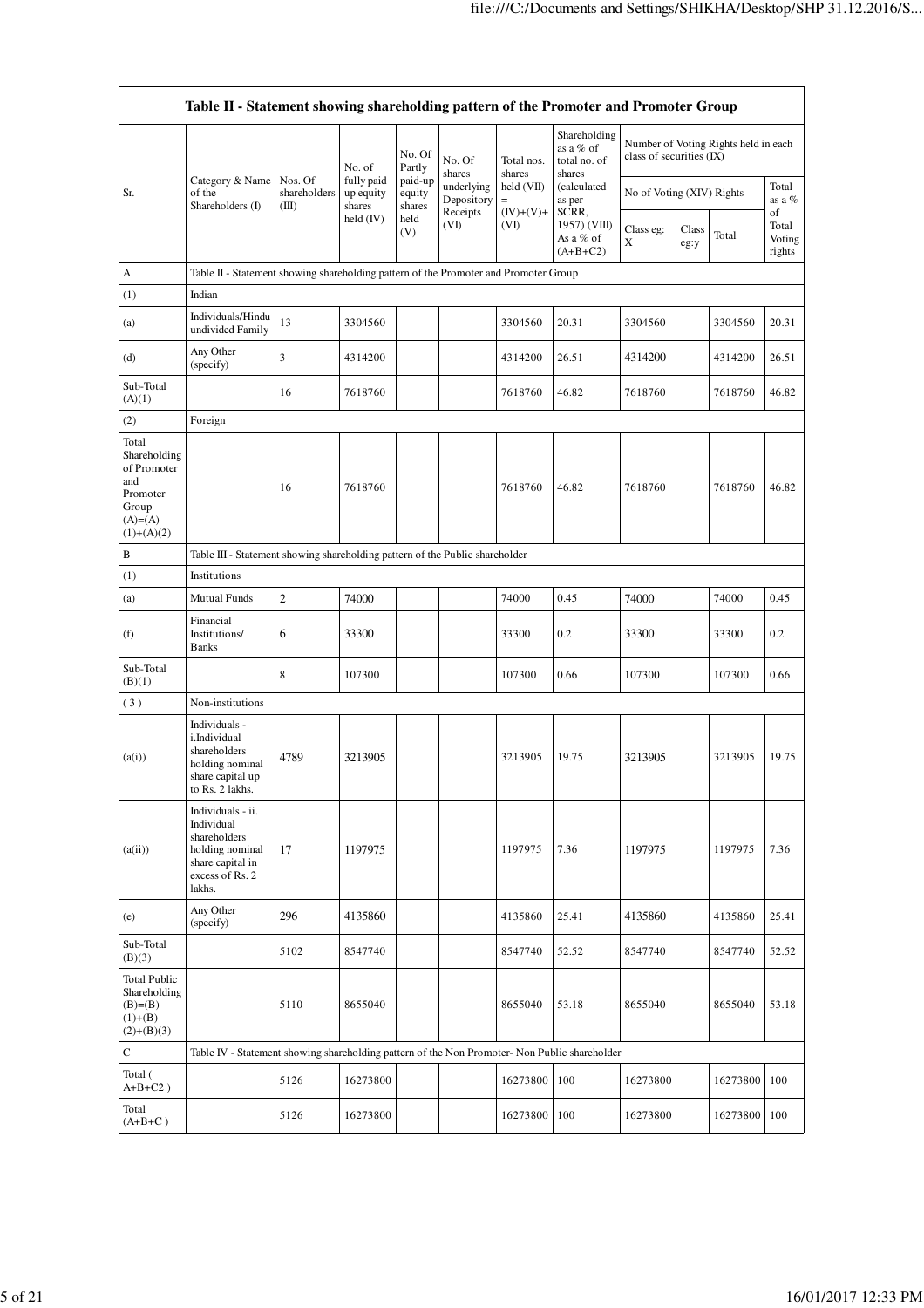|                                                                                        |                                                                               |                                                             |                                                                                                               | Table II - Statement showing shareholding pattern of the Promoter and Promoter Group                         |            |                                                    |                                                                               |                                                |                                       |
|----------------------------------------------------------------------------------------|-------------------------------------------------------------------------------|-------------------------------------------------------------|---------------------------------------------------------------------------------------------------------------|--------------------------------------------------------------------------------------------------------------|------------|----------------------------------------------------|-------------------------------------------------------------------------------|------------------------------------------------|---------------------------------------|
| Sr.                                                                                    | No. Of Shares<br>Underlying<br>Outstanding<br>convertible<br>securities $(X)$ | No. of Shares<br>Underlying<br>Outstanding<br>Warrants (Xi) | No. Of Shares<br>Underlying<br>Outstanding<br>convertible<br>securities and<br>No. Of<br>Warrants (Xi)<br>(a) | Shareholding, as a<br>$%$ assuming full<br>conversion of<br>convertible<br>securities (as a<br>percentage of |            | Number of<br>Locked in<br>shares (XII)             | Number of<br><b>Shares</b><br>pledged or<br>otherwise<br>encumbered<br>(XIII) |                                                | Number of<br>equity shares<br>held in |
|                                                                                        |                                                                               |                                                             |                                                                                                               | diluted share<br>capital) $(XI)$ =<br>(VII)+(X) As a %<br>of $(A+B+C2)$                                      | No.<br>(a) | As a %<br>of total<br><b>Shares</b><br>held<br>(b) | No.<br>(a)                                                                    | As a %<br>of total<br><b>Shares</b><br>held(b) | dematerialized<br>form (XIV)          |
| A                                                                                      |                                                                               |                                                             |                                                                                                               | Table II - Statement showing shareholding pattern of the Promoter and Promoter Group                         |            |                                                    |                                                                               |                                                |                                       |
| (1)                                                                                    | Indian                                                                        |                                                             |                                                                                                               |                                                                                                              |            |                                                    |                                                                               |                                                |                                       |
| (a)                                                                                    |                                                                               |                                                             |                                                                                                               | 20.31                                                                                                        |            |                                                    |                                                                               |                                                | 3304560                               |
| (d)                                                                                    |                                                                               |                                                             |                                                                                                               | 26.51                                                                                                        |            |                                                    |                                                                               |                                                | 2051700                               |
| Sub-Total<br>(A)(1)                                                                    |                                                                               |                                                             |                                                                                                               | 46.82                                                                                                        |            |                                                    |                                                                               |                                                | 5356260                               |
| (2)                                                                                    | Foreign                                                                       |                                                             |                                                                                                               |                                                                                                              |            |                                                    |                                                                               |                                                |                                       |
| Total<br>Shareholding<br>of Promoter<br>and Promoter<br>Group $(A)=A)$<br>$(1)+(A)(2)$ |                                                                               |                                                             |                                                                                                               | 46.82                                                                                                        |            |                                                    |                                                                               |                                                | 5356260                               |
| B                                                                                      |                                                                               |                                                             |                                                                                                               | Table III - Statement showing shareholding pattern of the Public shareholder                                 |            |                                                    |                                                                               |                                                |                                       |
| (1)                                                                                    | Institutions                                                                  |                                                             |                                                                                                               |                                                                                                              |            |                                                    |                                                                               |                                                |                                       |
| (a)                                                                                    |                                                                               |                                                             |                                                                                                               | 0.45                                                                                                         |            |                                                    |                                                                               |                                                | $\overline{0}$                        |
| (f)                                                                                    |                                                                               |                                                             |                                                                                                               | 0.2                                                                                                          |            |                                                    |                                                                               |                                                | 20000                                 |
| Sub-Total<br>(B)(1)                                                                    |                                                                               |                                                             |                                                                                                               | 0.66                                                                                                         |            |                                                    |                                                                               |                                                | 20000                                 |
| (3)                                                                                    | Non-institutions                                                              |                                                             |                                                                                                               |                                                                                                              |            |                                                    |                                                                               |                                                |                                       |
| (a(i))                                                                                 |                                                                               |                                                             |                                                                                                               | 19.75                                                                                                        |            |                                                    |                                                                               |                                                | 2413795                               |
| (a(ii))                                                                                |                                                                               |                                                             |                                                                                                               | 7.36                                                                                                         |            |                                                    |                                                                               |                                                | 1197975                               |
| (e)                                                                                    |                                                                               |                                                             |                                                                                                               | 25.41                                                                                                        |            |                                                    |                                                                               |                                                | 3621160                               |
| Sub-Total<br>(B)(3)                                                                    |                                                                               |                                                             |                                                                                                               | 52.52                                                                                                        |            |                                                    |                                                                               |                                                | 7232930                               |
| <b>Total Public</b><br>Shareholding<br>$(B)=(B)(1)+(B)$<br>$(2)+(B)(3)$                |                                                                               |                                                             |                                                                                                               | 53.18                                                                                                        |            |                                                    |                                                                               |                                                | 7252930                               |
| $\mathbf C$                                                                            |                                                                               |                                                             |                                                                                                               | Table IV - Statement showing shareholding pattern of the Non Promoter- Non Public shareholder                |            |                                                    |                                                                               |                                                |                                       |
| Total (<br>$A+B+C2$ )                                                                  |                                                                               |                                                             |                                                                                                               | 100                                                                                                          |            |                                                    |                                                                               |                                                | 12609190                              |
| Total $(A+B+C)$                                                                        |                                                                               |                                                             |                                                                                                               | 100                                                                                                          |            |                                                    |                                                                               |                                                | 12609190                              |
| Disclosure of notes on shareholding pattern                                            |                                                                               |                                                             |                                                                                                               |                                                                                                              |            |                                                    |                                                                               |                                                | Textual<br>Information $(1)$          |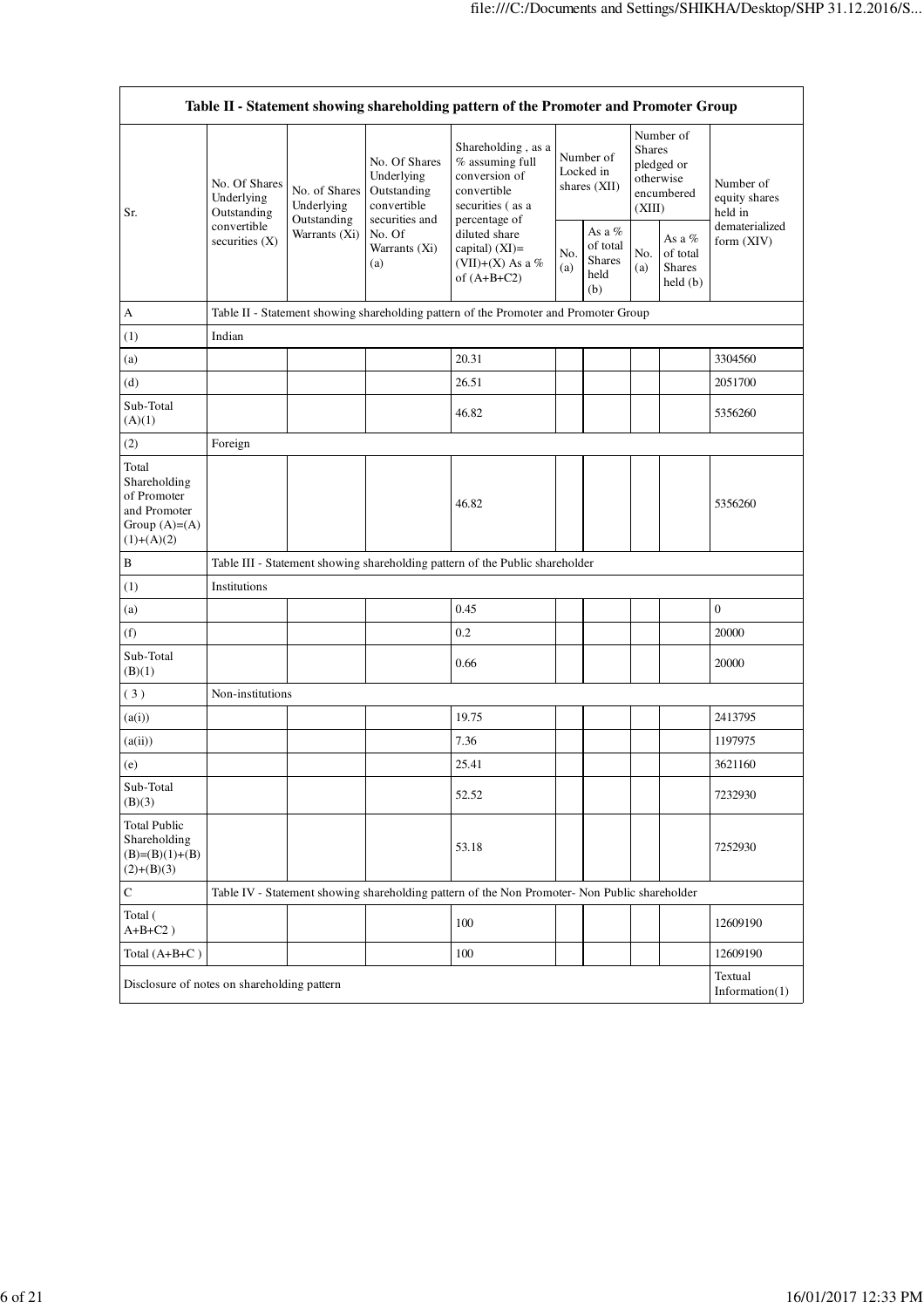|                       | <b>Text Block</b>                                                                                                                                                                                                                                                                                                                                                                                                                     |
|-----------------------|---------------------------------------------------------------------------------------------------------------------------------------------------------------------------------------------------------------------------------------------------------------------------------------------------------------------------------------------------------------------------------------------------------------------------------------|
| Textual Information() | THE TOTAL NUMBER OF SHARES INCLUDED 5712500 (DEMATED 3450000 SHARES AND<br>PHYSICAL 2262500 SHARES) REISSUED OF FORFEITED SHARES ON 31/03/2011 BUT STILL<br>PENDING FOR CORPORATE ACTION AND LISTING CONFIRMATION FROM STOCK<br>EXCHANGE. HENCE 3450000 SHARES HAS NOT BEEN CREDITED IN RESPECTIVE<br>BENEFICIARY ACCOUNT. THESE SHARES WILL BE CREDITED AFTER CONFIMRAITON<br>FROM STOCK EXCHANGE AND EXECUTION OF CORPORATE ACTION. |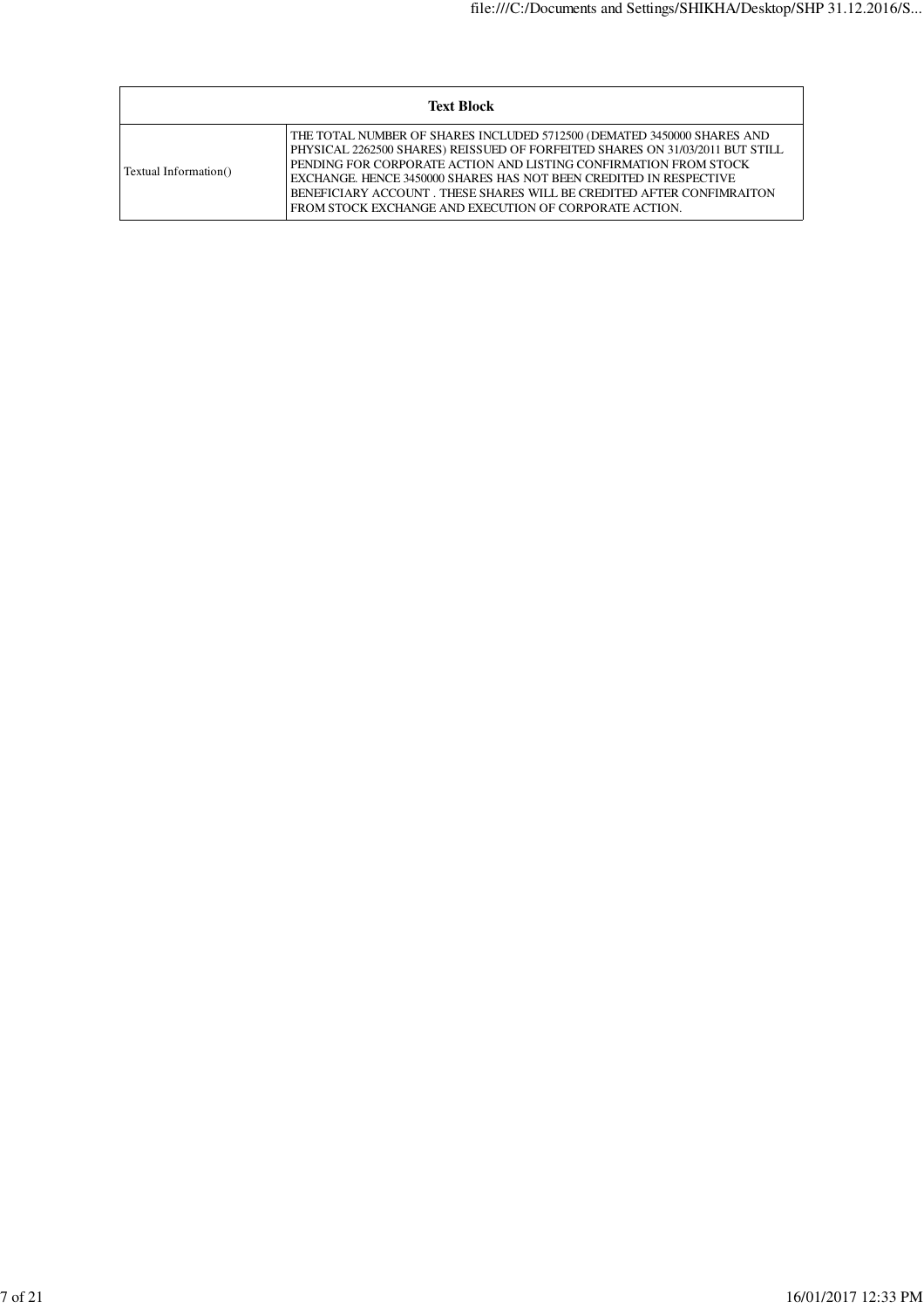| Individuals/Hindu undivided Family                                                                                                                                                           |                                                 |                       |                             |                      |                          |                      |                               |  |  |  |
|----------------------------------------------------------------------------------------------------------------------------------------------------------------------------------------------|-------------------------------------------------|-----------------------|-----------------------------|----------------------|--------------------------|----------------------|-------------------------------|--|--|--|
| Searial No.                                                                                                                                                                                  | $\mathbf{1}$                                    | $\overline{c}$        | 3                           | $\overline{4}$       | 5                        | 6                    | 7                             |  |  |  |
| Name of the<br>Shareholders (I)                                                                                                                                                              | <b>SMITESH</b><br><b>SANALAL</b><br><b>SHAH</b> | <b>RAMESH</b><br>SHAH | <b>ROMIL</b><br><b>SHAH</b> | <b>KETAN</b><br>SHAH | <b>SULOCHANA</b><br>SHAH | <b>MEENA</b><br>SHAH | <b>SANDEEP</b><br><b>SHAH</b> |  |  |  |
| PAN $(II)$                                                                                                                                                                                   | AHCPS6090B                                      | AHCPS6091A            | AYRPS6913K                  | AHCPS6094F           | AERPS2292F               | AGTPS5736L           | AHCPS6095E                    |  |  |  |
| No. of fully paid up<br>equity shares held<br>(IV)                                                                                                                                           | 1082740                                         | 653320                | 382550                      | 340800               | 140620                   | 140600               | 106600                        |  |  |  |
| No. Of Partly<br>paid-up equity<br>shares held (V)                                                                                                                                           |                                                 |                       |                             |                      |                          |                      |                               |  |  |  |
| No. Of shares<br>underlying<br>Depository<br>Receipts (VI)                                                                                                                                   |                                                 |                       |                             |                      |                          |                      |                               |  |  |  |
| Total nos. shares<br>$held (VII) =$<br>$(IV)+(V)+(VI)$                                                                                                                                       | 1082740                                         | 653320                | 382550                      | 340800               | 140620                   | 140600               | 106600                        |  |  |  |
| Shareholding as a<br>% of total no. of<br>shares (calculated<br>as per SCRR,<br>1957) (VIII) As a<br>$%$ of $(A+B+C2)$                                                                       | 6.65                                            | 4.01                  | 2.35                        | 2.09                 | 0.86                     | 0.86                 | 0.66                          |  |  |  |
| Number of Voting Rights held in each class of securities (IX)                                                                                                                                |                                                 |                       |                             |                      |                          |                      |                               |  |  |  |
| Class eg:X                                                                                                                                                                                   | 1082740                                         | 653320                | 382550                      | 340800               | 140620                   | 140600               | 106600                        |  |  |  |
| Class eg:y                                                                                                                                                                                   |                                                 |                       |                             |                      |                          |                      |                               |  |  |  |
| Total                                                                                                                                                                                        | 1082740                                         | 653320                | 382550                      | 340800               | 140620                   | 140600               | 106600                        |  |  |  |
| Total as a % of<br>Total Voting rights                                                                                                                                                       | 6.65                                            | 4.01                  | 2.35                        | 2.09                 | 0.86                     | 0.86                 | 0.66                          |  |  |  |
| No. Of Shares<br>Underlying<br>Outstanding<br>convertible<br>securities $(X)$                                                                                                                |                                                 |                       |                             |                      |                          |                      |                               |  |  |  |
| No. of Shares<br>Underlying<br>Outstanding<br>Warrants (Xi)                                                                                                                                  |                                                 |                       |                             |                      |                          |                      |                               |  |  |  |
| No. Of Shares<br>Underlying<br>Outstanding<br>convertible<br>securities and No.<br>Of Warrants (Xi)<br>(a)                                                                                   |                                                 |                       |                             |                      |                          |                      |                               |  |  |  |
| Shareholding, as a<br>$%$ assuming full<br>conversion of<br>convertible<br>securities (as a<br>percentage of<br>diluted share<br>capital) $(XI)=$<br>$(VII)+(Xi)(a)$ As a<br>% of $(A+B+C2)$ | 6.65                                            | 4.01                  | 2.35                        | 2.09                 | 0.86                     | 0.86                 | 0.66                          |  |  |  |
| Number of Locked in shares (XII)                                                                                                                                                             |                                                 |                       |                             |                      |                          |                      |                               |  |  |  |
| No. (a)                                                                                                                                                                                      |                                                 |                       |                             |                      |                          |                      |                               |  |  |  |
| As a % of total<br>Shares held (b)                                                                                                                                                           |                                                 |                       |                             |                      |                          |                      |                               |  |  |  |
| Number of Shares pledged or otherwise encumbered (XIII)                                                                                                                                      |                                                 |                       |                             |                      |                          |                      |                               |  |  |  |
| No. $(a)$                                                                                                                                                                                    |                                                 |                       |                             |                      |                          |                      |                               |  |  |  |
| As a % of total<br>Shares held (b)                                                                                                                                                           |                                                 |                       |                             |                      |                          |                      |                               |  |  |  |
| Number of equity<br>shares held in<br>dematerialized<br>form (XIV)                                                                                                                           | 1082740                                         | 653320                | 382550                      | 340800               | 140620                   | 140600               | 106600                        |  |  |  |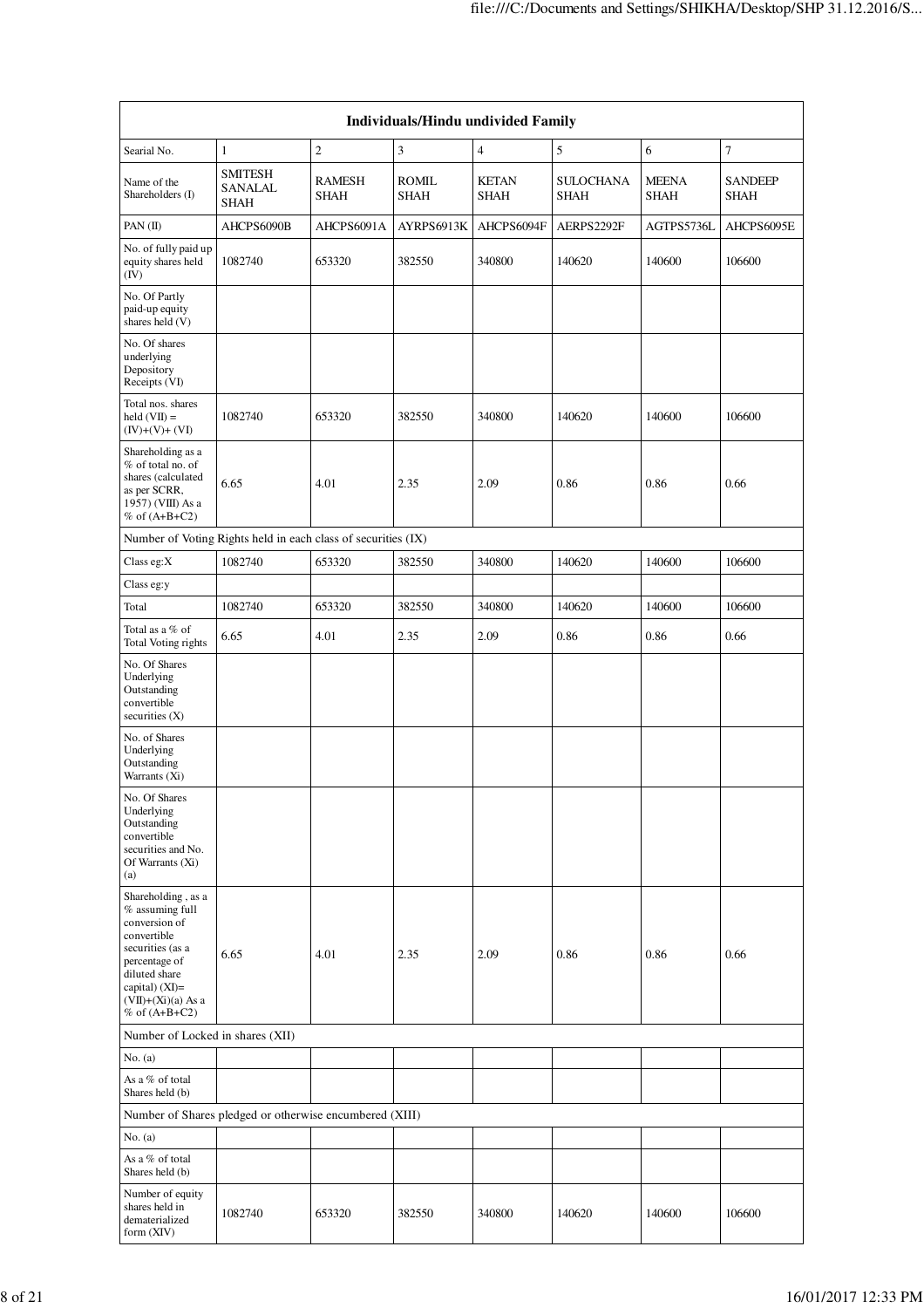| Reason for not providing PAN    |  |  |  |  |  |  |  |  |
|---------------------------------|--|--|--|--|--|--|--|--|
| Reason for not<br>providing PAN |  |  |  |  |  |  |  |  |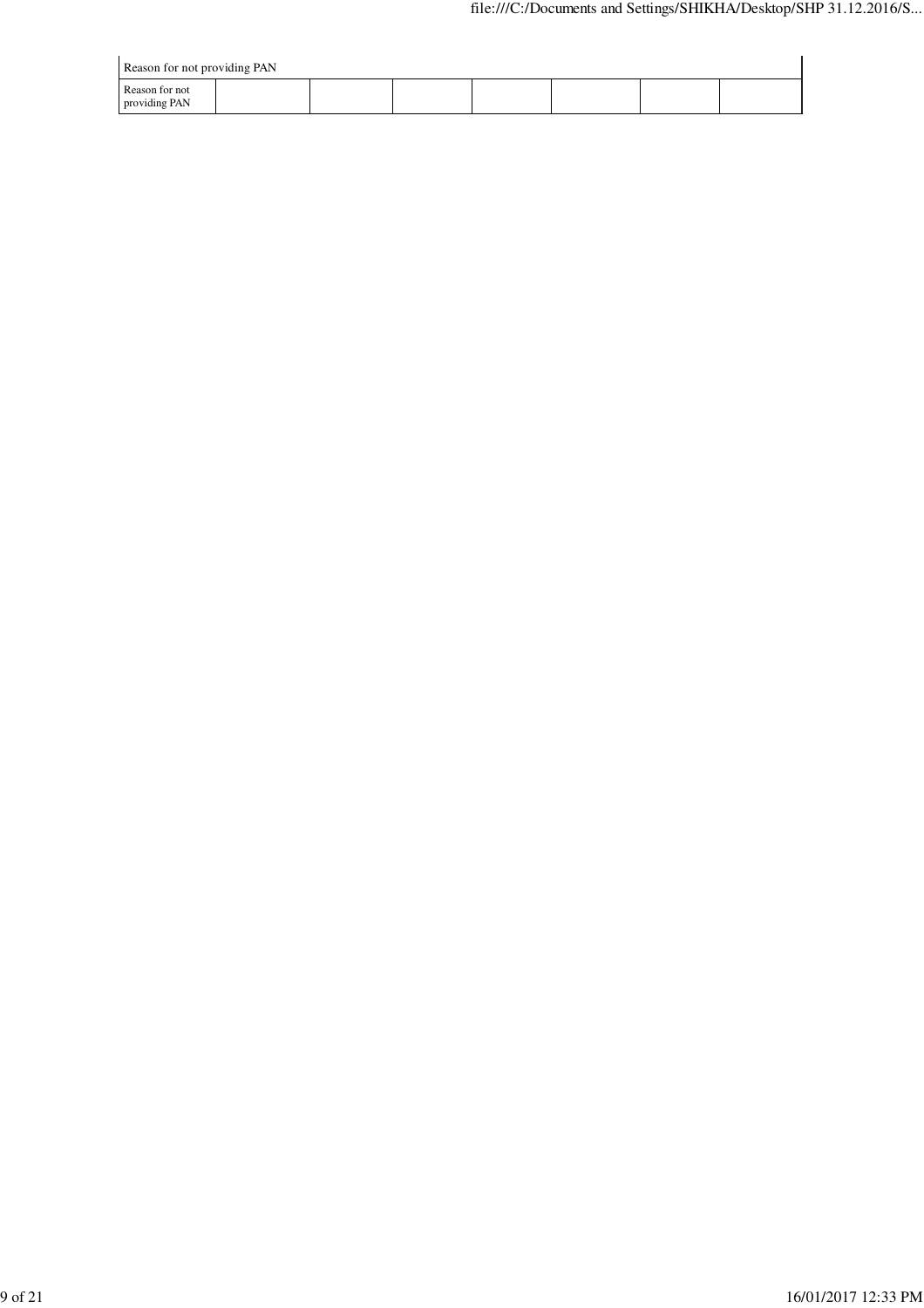| Individuals/Hindu undivided Family                                                                                                                                                         |                                                               |                  |                  |                   |                   |               |  |  |  |
|--------------------------------------------------------------------------------------------------------------------------------------------------------------------------------------------|---------------------------------------------------------------|------------------|------------------|-------------------|-------------------|---------------|--|--|--|
| Searial No.                                                                                                                                                                                | 8                                                             | 9                | 10               | 11                | 12                | 13            |  |  |  |
| Name of the<br>Shareholders (I)                                                                                                                                                            | <b>TRUPTI SHAH</b>                                            | <b>MEET SHAH</b> | <b>RITU SHAH</b> | <b>ROHAN SHAH</b> | <b>KIRAN SHAH</b> | PRAGNESH SHAH |  |  |  |
| PAN $(II)$                                                                                                                                                                                 | AGTPS5737M                                                    | CNCPS6749B       | BESPS1134L       | CPSPS6270K        | AGTPS5149K        | AHCPS6086K    |  |  |  |
| No. of fully paid up<br>equity shares held<br>(IV)                                                                                                                                         | 101750                                                        | 87200            | 87100            | 65500             | 63100             | 52680         |  |  |  |
| No. Of Partly<br>paid-up equity<br>shares held (V)                                                                                                                                         |                                                               |                  |                  |                   |                   |               |  |  |  |
| No. Of shares<br>underlying<br>Depository<br>Receipts (VI)                                                                                                                                 |                                                               |                  |                  |                   |                   |               |  |  |  |
| Total nos. shares<br>held $(VII) =$<br>$(IV)+(V)+(VI)$                                                                                                                                     | 101750                                                        | 87200            | 87100            | 65500             | 63100             | 52680         |  |  |  |
| Shareholding as a<br>% of total no. of<br>shares (calculated<br>as per SCRR,<br>1957) (VIII) As a<br>% of $(A+B+C2)$                                                                       | 0.63                                                          | 0.54             | 0.54             | 0.4               | 0.39              | 0.32          |  |  |  |
|                                                                                                                                                                                            | Number of Voting Rights held in each class of securities (IX) |                  |                  |                   |                   |               |  |  |  |
| Class eg: $X$                                                                                                                                                                              | 101750                                                        | 87200            | 87100            | 65500             | 63100             | 52680         |  |  |  |
| Class eg:y                                                                                                                                                                                 |                                                               |                  |                  |                   |                   |               |  |  |  |
| Total                                                                                                                                                                                      | 101750                                                        | 87200            | 87100            | 65500             | 63100             | 52680         |  |  |  |
| Total as a % of<br>Total Voting rights                                                                                                                                                     | 0.63                                                          | 0.54             | 0.54             | 0.4               | 0.39              | 0.32          |  |  |  |
| No. Of Shares<br>Underlying<br>Outstanding<br>convertible<br>securities (X)                                                                                                                |                                                               |                  |                  |                   |                   |               |  |  |  |
| No. of Shares<br>Underlying<br>Outstanding<br>Warrants (Xi)                                                                                                                                |                                                               |                  |                  |                   |                   |               |  |  |  |
| No. Of Shares<br>Underlying<br>Outstanding<br>convertible<br>securities and No.<br>Of Warrants (Xi)<br>(a)                                                                                 |                                                               |                  |                  |                   |                   |               |  |  |  |
| Shareholding, as a<br>% assuming full<br>conversion of<br>convertible<br>securities (as a<br>percentage of<br>diluted share<br>capital) $(XI)=$<br>$(VII)+(Xi)(a)$ As a<br>% of $(A+B+C2)$ | 0.63                                                          | 0.54             | 0.54             | 0.4               | 0.39              | 0.32          |  |  |  |
| Number of Locked in shares (XII)                                                                                                                                                           |                                                               |                  |                  |                   |                   |               |  |  |  |
| No. $(a)$                                                                                                                                                                                  |                                                               |                  |                  |                   |                   |               |  |  |  |
| As a % of total<br>Shares held (b)                                                                                                                                                         |                                                               |                  |                  |                   |                   |               |  |  |  |
|                                                                                                                                                                                            | Number of Shares pledged or otherwise encumbered (XIII)       |                  |                  |                   |                   |               |  |  |  |
| No. $(a)$                                                                                                                                                                                  |                                                               |                  |                  |                   |                   |               |  |  |  |
| As a % of total<br>Shares held (b)                                                                                                                                                         |                                                               |                  |                  |                   |                   |               |  |  |  |
| Number of equity<br>shares held in<br>dematerialized<br>form $(XIV)$                                                                                                                       | 101750                                                        | 87200            | 87100            | 65500             | 63100             | 52680         |  |  |  |
|                                                                                                                                                                                            | Reason for not providing PAN                                  |                  |                  |                   |                   |               |  |  |  |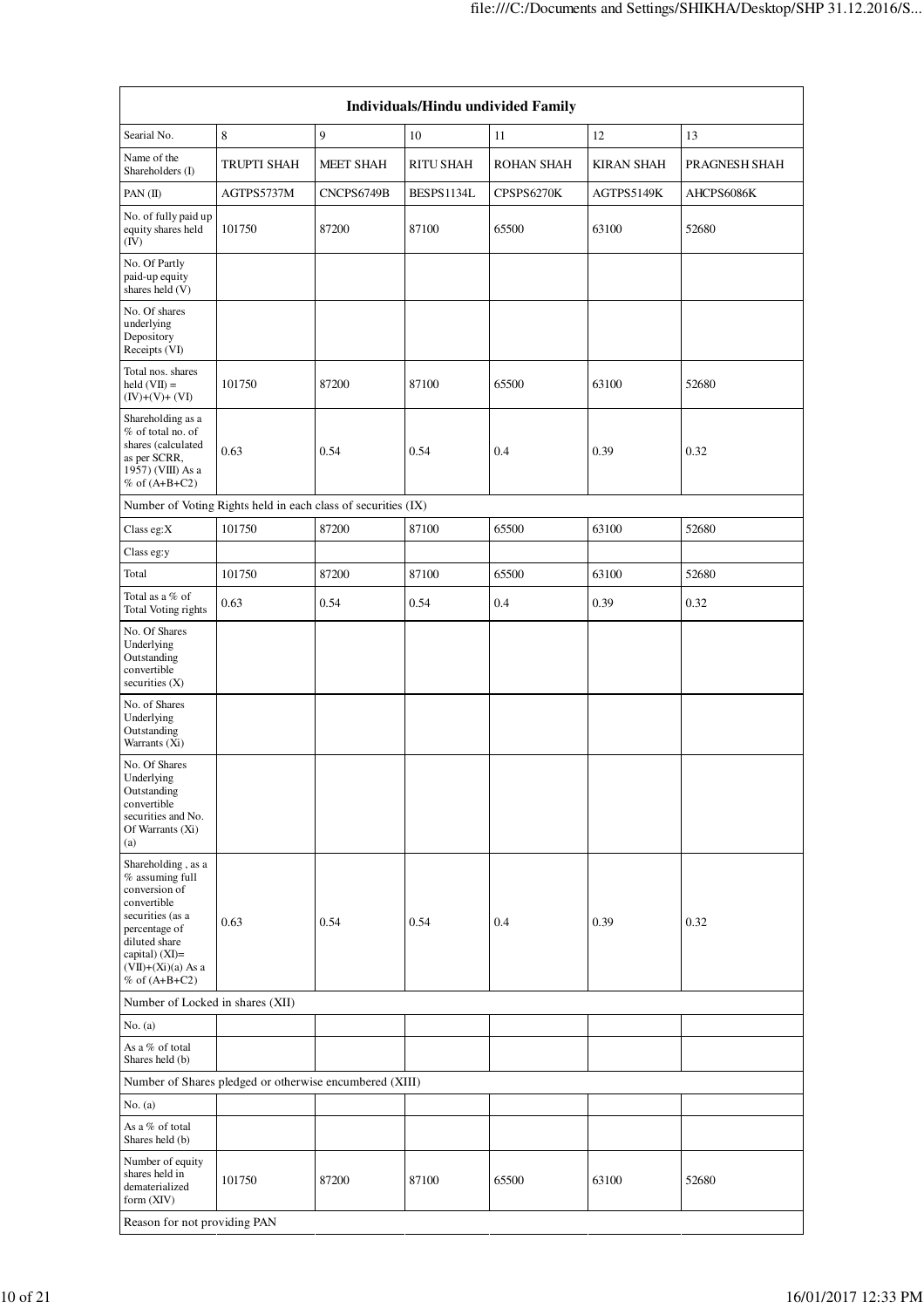| Reason for not |  |  |  |
|----------------|--|--|--|
| providing PAN  |  |  |  |
|                |  |  |  |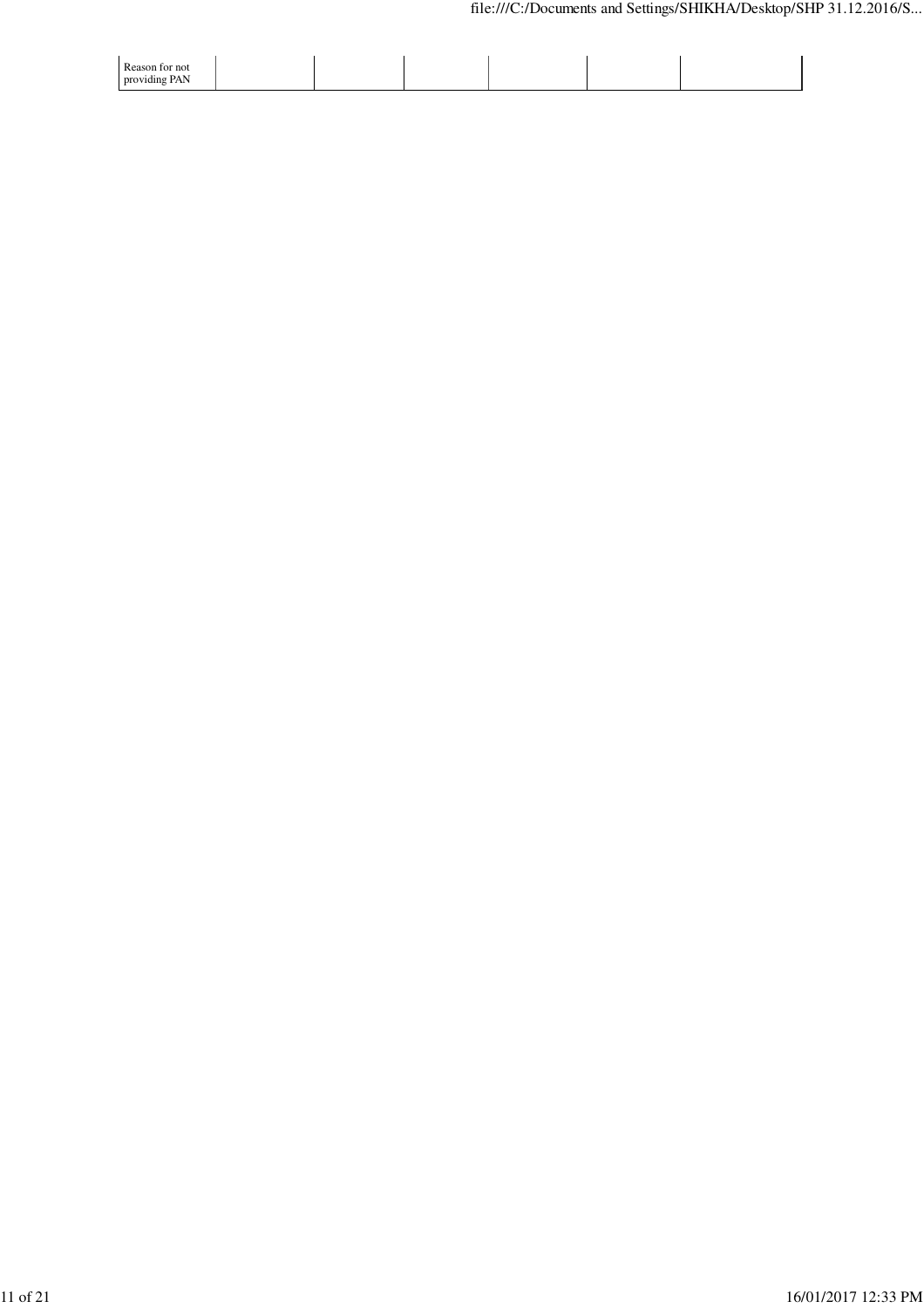| Individuals/Hindu undivided Family                                                                                                                                                           |                                                               |  |  |  |  |  |  |
|----------------------------------------------------------------------------------------------------------------------------------------------------------------------------------------------|---------------------------------------------------------------|--|--|--|--|--|--|
| Searial No.                                                                                                                                                                                  |                                                               |  |  |  |  |  |  |
| Name of the<br>Shareholders (I)                                                                                                                                                              | Click here to go back                                         |  |  |  |  |  |  |
| PAN $(II)$                                                                                                                                                                                   | Total                                                         |  |  |  |  |  |  |
| No. of fully paid up<br>equity shares held<br>(IV)                                                                                                                                           | 3304560                                                       |  |  |  |  |  |  |
| No. Of Partly<br>paid-up equity<br>shares held (V)                                                                                                                                           |                                                               |  |  |  |  |  |  |
| No. Of shares<br>underlying<br>Depository<br>Receipts (VI)                                                                                                                                   |                                                               |  |  |  |  |  |  |
| Total nos. shares<br>$\text{held}(\text{VII}) =$<br>$(IV)+(V)+(VI)$                                                                                                                          | 3304560                                                       |  |  |  |  |  |  |
| Shareholding as a<br>% of total no. of<br>shares (calculated<br>as per SCRR,<br>1957) (VIII) As a<br>$%$ of $(A+B+C2)$                                                                       | 20.31                                                         |  |  |  |  |  |  |
|                                                                                                                                                                                              | Number of Voting Rights held in each class of securities (IX) |  |  |  |  |  |  |
| Class eg:X                                                                                                                                                                                   | 3304560                                                       |  |  |  |  |  |  |
| Class eg:y                                                                                                                                                                                   |                                                               |  |  |  |  |  |  |
| Total                                                                                                                                                                                        | 3304560                                                       |  |  |  |  |  |  |
| Total as a % of<br>Total Voting rights                                                                                                                                                       | 20.31                                                         |  |  |  |  |  |  |
| No. Of Shares<br>Underlying<br>Outstanding<br>convertible<br>securities $(X)$                                                                                                                |                                                               |  |  |  |  |  |  |
| No. of Shares<br>Underlying<br>Outstanding<br>Warrants (Xi)                                                                                                                                  |                                                               |  |  |  |  |  |  |
| No. Of Shares<br>Underlying<br>Outstanding<br>convertible<br>securities and No.<br>Of Warrants (Xi)<br>(a)                                                                                   |                                                               |  |  |  |  |  |  |
| Shareholding, as a<br>% assuming full<br>conversion of<br>convertible<br>securities (as a<br>percentage of<br>diluted share<br>capital) $(XI)=$<br>$(VII)+(Xi)(a)$ As a<br>$%$ of $(A+B+C2)$ | 20.31                                                         |  |  |  |  |  |  |
| Number of Locked in shares (XII)                                                                                                                                                             |                                                               |  |  |  |  |  |  |
| No. $(a)$                                                                                                                                                                                    |                                                               |  |  |  |  |  |  |
| As a % of total<br>Shares held (b)                                                                                                                                                           |                                                               |  |  |  |  |  |  |
| Number of Shares pledged or otherwise encumbered (XIII)                                                                                                                                      |                                                               |  |  |  |  |  |  |
| No. (a)<br>As a % of total                                                                                                                                                                   |                                                               |  |  |  |  |  |  |
| Shares held (b)<br>Number of equity<br>shares held in<br>dematerialized<br>form (XIV)<br>Reason for not providing PAN                                                                        | 3304560                                                       |  |  |  |  |  |  |
|                                                                                                                                                                                              |                                                               |  |  |  |  |  |  |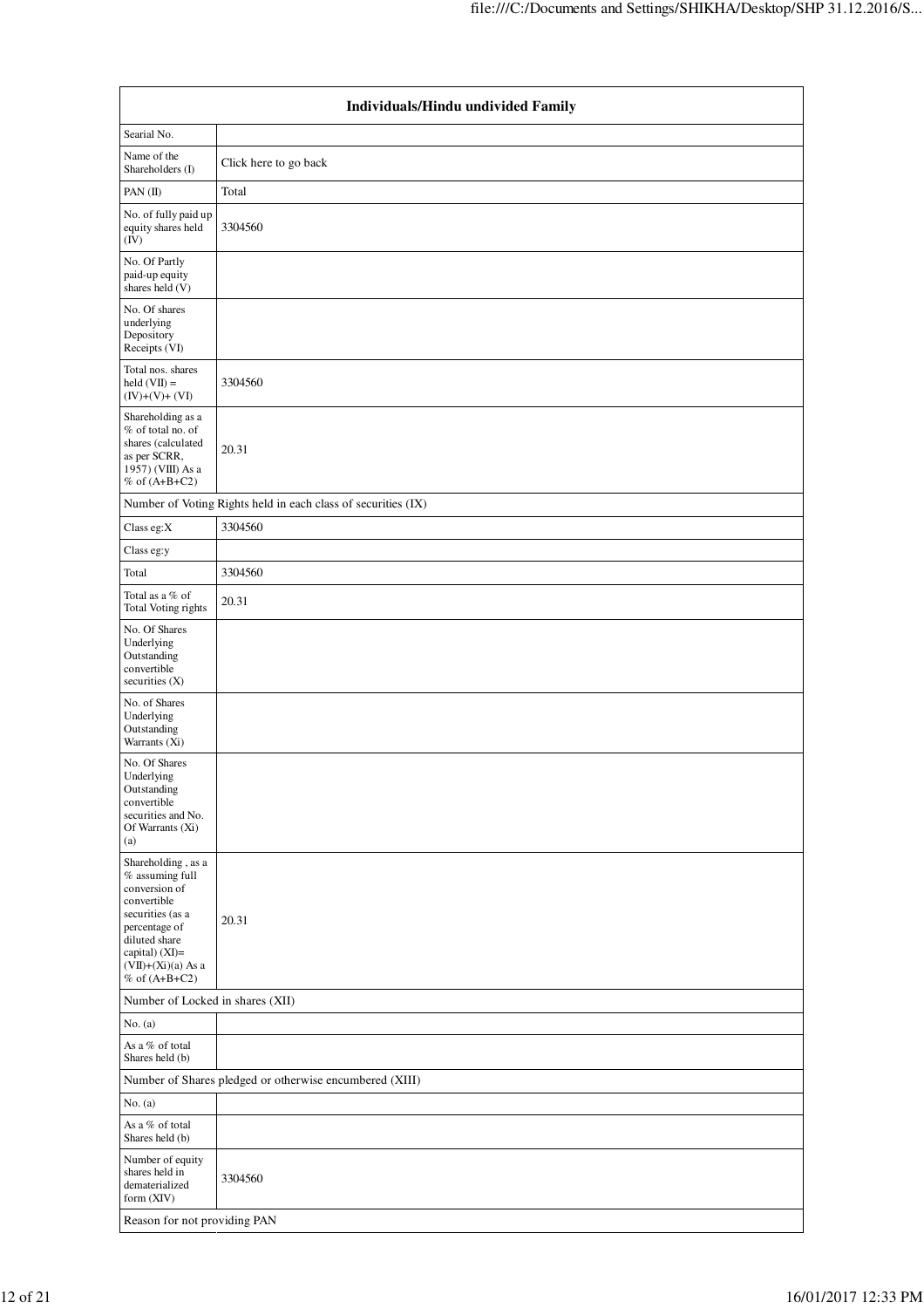Reason for not providing PAN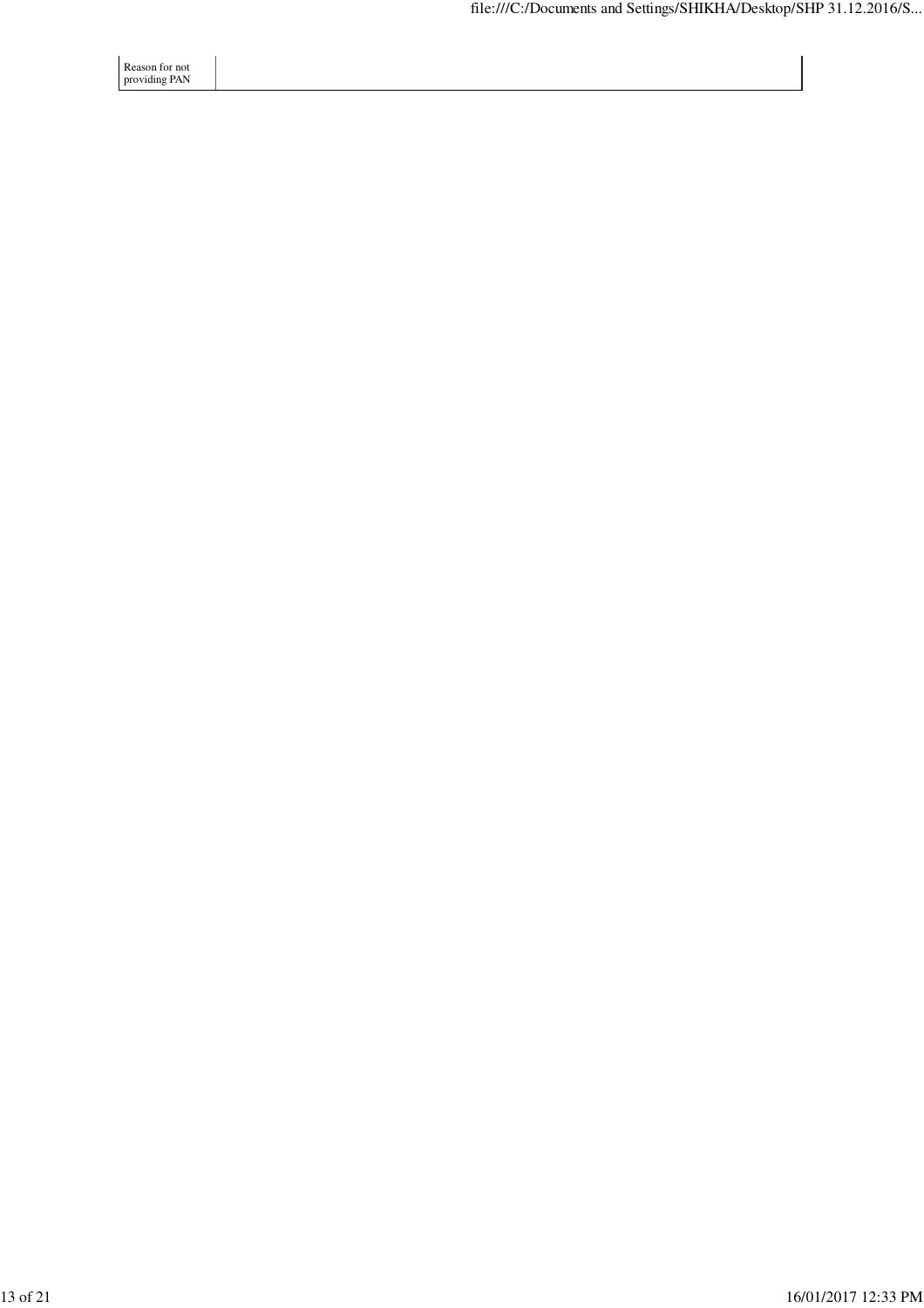| Any Other (specify)                                                                                                                                                                  |                                                               |                                            |                                                     |         |  |  |
|--------------------------------------------------------------------------------------------------------------------------------------------------------------------------------------|---------------------------------------------------------------|--------------------------------------------|-----------------------------------------------------|---------|--|--|
| Searial No.                                                                                                                                                                          | $\mathbf{1}$                                                  | $\sqrt{2}$                                 | 3                                                   |         |  |  |
| Category                                                                                                                                                                             | <b>Bodies Corporate</b>                                       | <b>Bodies Corporate</b>                    | Click here to go<br><b>Bodies Corporate</b><br>back |         |  |  |
| Name of the<br>Shareholders (I)                                                                                                                                                      | Scope Finance Company<br>Private Limited                      | Mid (India) Pharmaceuticals<br>Pvt Limited | Cyano Finance and Sales<br>Private Limited          |         |  |  |
| PAN $(II)$                                                                                                                                                                           | AACCS3082P                                                    | AABCM1880G                                 | AABCC8912F                                          | Total   |  |  |
| No. of the<br>Shareholders (I)                                                                                                                                                       | $\mathbf{1}$                                                  | $\mathbf{1}$                               | $\mathbf{1}$                                        | 3       |  |  |
| No. of fully paid up<br>equity shares held<br>(IV)                                                                                                                                   | 2262500                                                       | 1175250                                    | 876450                                              | 4314200 |  |  |
| No. Of Partly<br>paid-up equity<br>shares held (V)                                                                                                                                   |                                                               |                                            |                                                     |         |  |  |
| No. Of shares<br>underlying<br>Depository<br>Receipts (VI)                                                                                                                           |                                                               |                                            |                                                     |         |  |  |
| Total nos. shares<br>held $(VII) =$<br>$(IV)+(V)+(VI)$                                                                                                                               | 2262500                                                       | 1175250                                    | 876450                                              | 4314200 |  |  |
| Shareholding as a<br>% of total no. of<br>shares (calculated<br>as per SCRR,<br>1957) (VIII) As a<br>$%$ of $(A+B+C2)$                                                               | 13.9                                                          | 7.22                                       | 5.39                                                | 26.51   |  |  |
|                                                                                                                                                                                      | Number of Voting Rights held in each class of securities (IX) |                                            |                                                     |         |  |  |
| Class eg: X                                                                                                                                                                          | 2262500                                                       | 1175250                                    | 876450                                              | 4314200 |  |  |
| Class eg:y                                                                                                                                                                           |                                                               |                                            |                                                     |         |  |  |
| Total                                                                                                                                                                                | 2262500                                                       | 1175250                                    | 876450                                              | 4314200 |  |  |
| Total as a % of<br>Total Voting rights                                                                                                                                               | 13.9                                                          | 7.22                                       | 5.39                                                | 26.51   |  |  |
| No. Of Shares<br>Underlying<br>Outstanding<br>convertible<br>securities $(X)$                                                                                                        |                                                               |                                            |                                                     |         |  |  |
| No. of Shares<br>Underlying<br>Outstanding<br>Warrants (Xi)                                                                                                                          |                                                               |                                            |                                                     |         |  |  |
| No. Of Shares<br>Underlying<br>Outstanding<br>convertible<br>securities and No.<br>Of Warrants $(X_i)$<br>(a)                                                                        |                                                               |                                            |                                                     |         |  |  |
| Shareholding, as a<br>% assuming full<br>conversion of<br>convertible<br>securities (as a<br>percentage of<br>diluted share<br>capital) $(XI)=$<br>(VII)+(X) As a %<br>of $(A+B+C2)$ | 13.9                                                          | 7.22                                       | 5.39                                                | 26.51   |  |  |
| Number of Locked in shares (XII)                                                                                                                                                     |                                                               |                                            |                                                     |         |  |  |
| No. (a)                                                                                                                                                                              |                                                               |                                            |                                                     |         |  |  |
| As a % of total<br>Shares held (b)                                                                                                                                                   |                                                               |                                            |                                                     |         |  |  |
|                                                                                                                                                                                      | Number of Shares pledged or otherwise encumbered (XIII)       |                                            |                                                     |         |  |  |
| No. (a)                                                                                                                                                                              |                                                               |                                            |                                                     |         |  |  |
| As a % of total                                                                                                                                                                      |                                                               |                                            |                                                     |         |  |  |
| Shares held (b)                                                                                                                                                                      |                                                               |                                            |                                                     |         |  |  |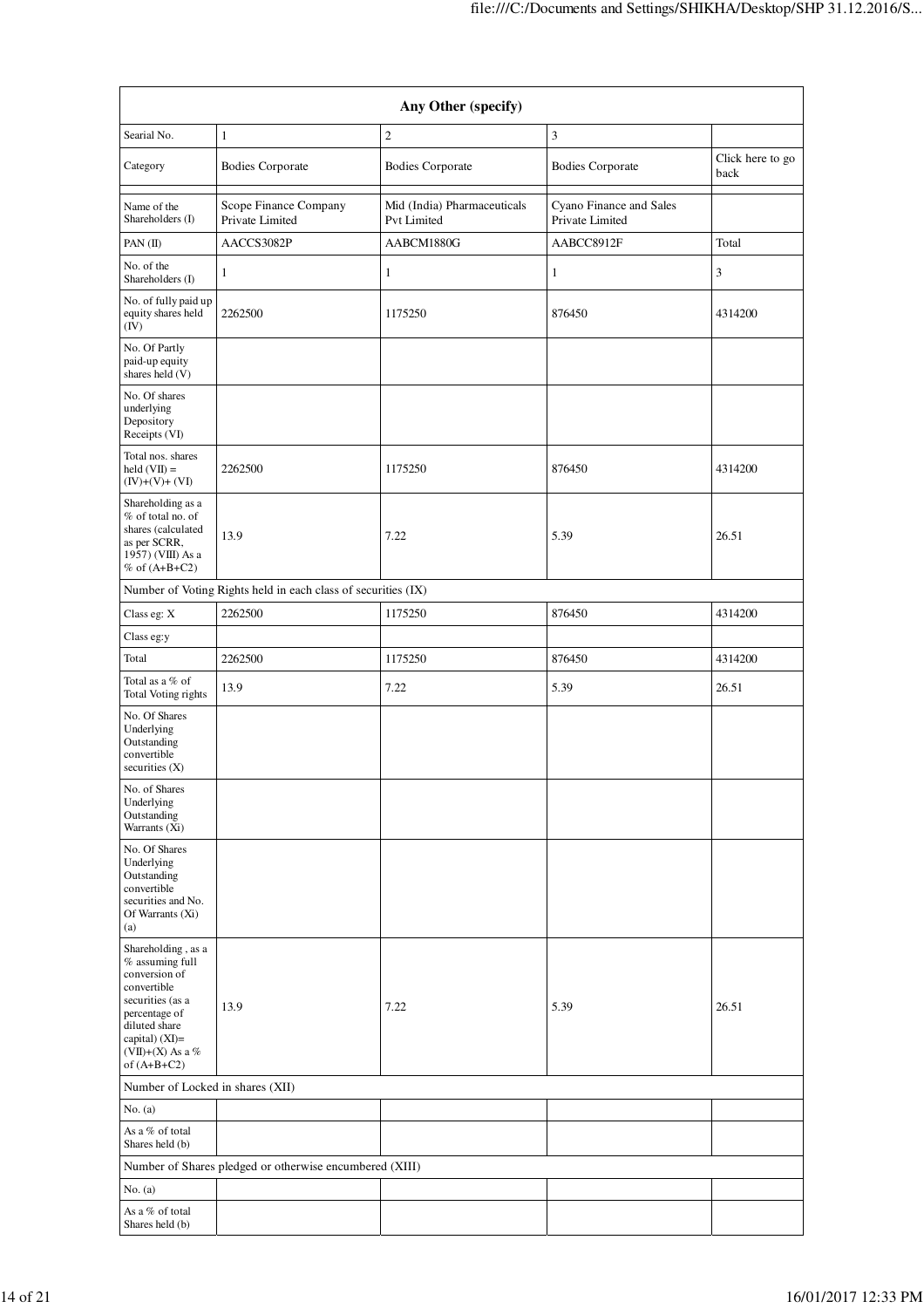| Number of equity<br>shares held in<br>dematerialized<br>form $(XIV)$ | v | 1175250 | 876450 | 2051700 |
|----------------------------------------------------------------------|---|---------|--------|---------|
| Reason for not<br>providing PAN                                      |   |         |        |         |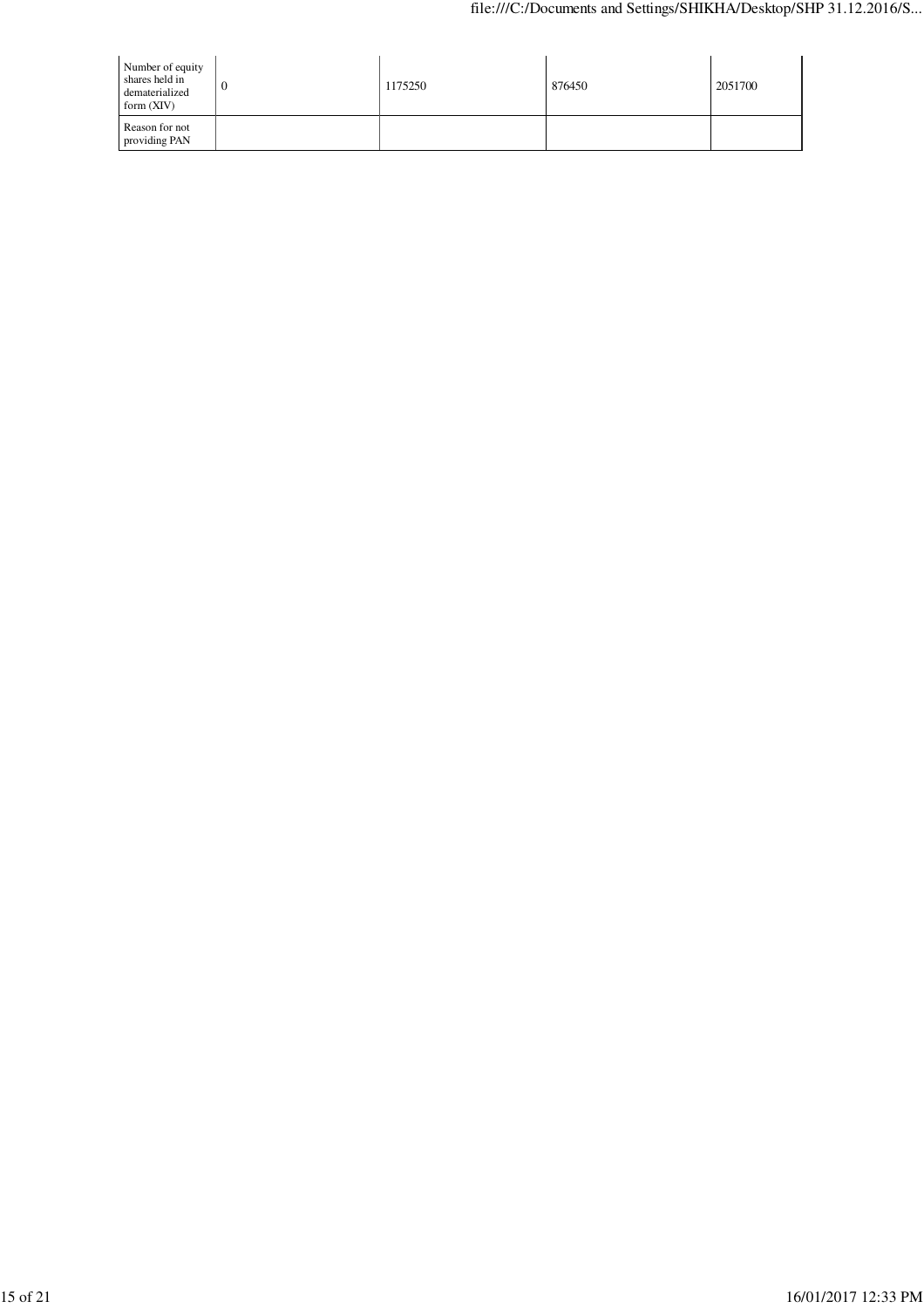| Individuals - ii. Individual shareholders holding nominal share capital in excess of Rs. 2 lakhs.                                                                                      |                                                               |                         |                       |  |  |
|----------------------------------------------------------------------------------------------------------------------------------------------------------------------------------------|---------------------------------------------------------------|-------------------------|-----------------------|--|--|
| Searial No.                                                                                                                                                                            | $\mathbf{1}$                                                  | $\sqrt{2}$              |                       |  |  |
| Name of the<br>Shareholders (I)                                                                                                                                                        | TEJAL KEYUR SHAH                                              | KISHOR HIMMATSINH JHALA | Click here to go back |  |  |
| PAN(II)                                                                                                                                                                                | BQOPS9870H                                                    | AAEPJ4098F              | Total                 |  |  |
| No. of fully paid up<br>equity shares held<br>(IV)                                                                                                                                     | 257721                                                        | 200000                  | 457721                |  |  |
| No. Of Partly<br>paid-up equity<br>shares held (V)                                                                                                                                     |                                                               |                         |                       |  |  |
| No. Of shares<br>underlying<br>Depository<br>Receipts (VI)                                                                                                                             |                                                               |                         |                       |  |  |
| Total nos. shares<br>held $(VII) =$<br>$(IV)+(V)+(VI)$                                                                                                                                 | 257721                                                        | 200000                  | 457721                |  |  |
| Shareholding as a<br>% of total no. of<br>shares (calculated<br>as per SCRR,<br>1957) (VIII) As a<br>$%$ of $(A+B+C2)$                                                                 | 1.58                                                          | 1.23                    | 2.81                  |  |  |
|                                                                                                                                                                                        | Number of Voting Rights held in each class of securities (IX) |                         |                       |  |  |
| Class eg: X                                                                                                                                                                            | 257721                                                        | 200000                  | 457721                |  |  |
| Class eg:y                                                                                                                                                                             |                                                               |                         |                       |  |  |
| Total                                                                                                                                                                                  | 257721                                                        | 200000                  | 457721                |  |  |
| Total as a % of<br>Total Voting rights                                                                                                                                                 | 1.58                                                          | 1.23                    | 2.81                  |  |  |
| No. Of Shares<br>Underlying<br>Outstanding<br>convertible<br>securities $(X)$                                                                                                          |                                                               |                         |                       |  |  |
| No. of Shares<br>Underlying<br>Outstanding<br>Warrants (Xi)                                                                                                                            |                                                               |                         |                       |  |  |
| No. Of Shares<br>Underlying<br>Outstanding<br>convertible<br>securities and No.<br>Of Warrants (Xi)<br>(a)                                                                             |                                                               |                         |                       |  |  |
| Shareholding, as a<br>$%$ assuming full<br>conversion of<br>convertible<br>securities (as a<br>percentage of<br>diluted share<br>capital) $(XI)=$<br>(VII)+(X) As a %<br>of $(A+B+C2)$ | 1.58                                                          | 1.23                    | 2.81                  |  |  |
| Number of Locked in shares (XII)                                                                                                                                                       |                                                               |                         |                       |  |  |
| No. (a)                                                                                                                                                                                |                                                               |                         |                       |  |  |
| As a % of total<br>Shares held (b)                                                                                                                                                     |                                                               |                         |                       |  |  |
| Number of equity<br>shares held in<br>dematerialized<br>form $(XIV)$                                                                                                                   | 257721                                                        | 200000                  | 457721                |  |  |
| Reason for not providing PAN                                                                                                                                                           |                                                               |                         |                       |  |  |
| Reason for not<br>providing PAN                                                                                                                                                        |                                                               |                         |                       |  |  |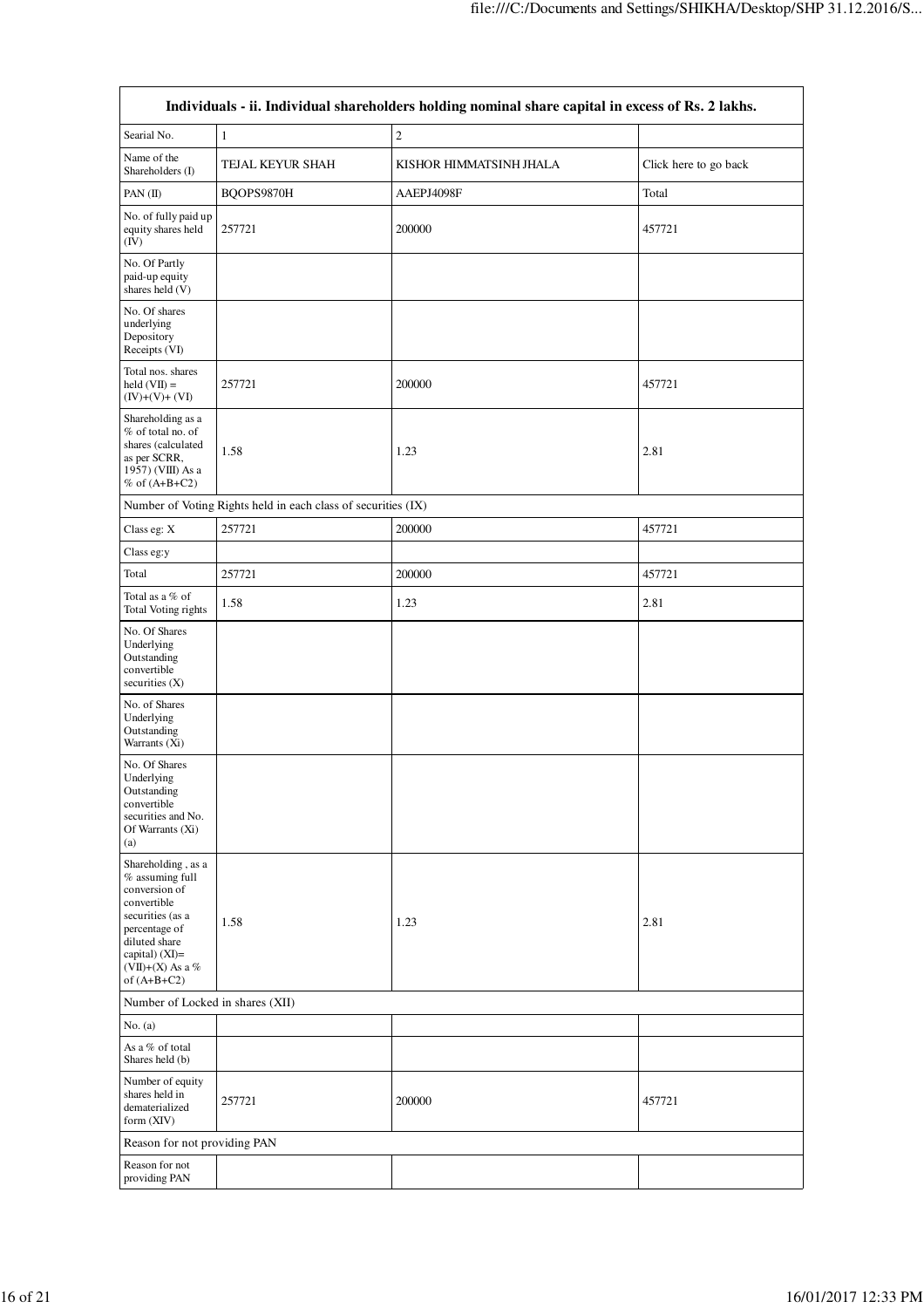| Any Other (specify)                                                                                                                                                                      |                                              |                                              |                                                       |                                               |                                               |                            |                  |
|------------------------------------------------------------------------------------------------------------------------------------------------------------------------------------------|----------------------------------------------|----------------------------------------------|-------------------------------------------------------|-----------------------------------------------|-----------------------------------------------|----------------------------|------------------|
| Searial No.                                                                                                                                                                              | $\mathbf{1}$                                 | $\overline{c}$                               | 3                                                     | $\overline{4}$                                | 5                                             | 6                          | $\boldsymbol{7}$ |
| Category                                                                                                                                                                                 | <b>Bodies</b><br>Corporate                   | <b>Bodies</b><br>Corporate                   | <b>Bodies</b><br>Corporate                            | <b>Bodies</b><br>Corporate                    | <b>Bodies</b><br>Corporate                    | <b>Bodies</b><br>Corporate | <b>NRI</b>       |
| Category / More<br>than 1 percentage                                                                                                                                                     | More than 1<br>percentage of<br>shareholding | More than 1<br>percentage of<br>shareholding | More than 1<br>percentage of<br>shareholding          | More than 1<br>percentage of<br>shareholding  | More than 1<br>percentage of<br>shareholding  | Category                   | Category         |
| Name of the<br>Shareholders (I)                                                                                                                                                          | Starline Equifin<br>Private Limited          | Libra Healthcare<br>Private limited          | <b>KSL AND</b><br><b>INDUSTRIES</b><br><b>LIMITED</b> | <b>CACTUS</b><br><b>SOFTWARE</b><br>PVT. LTD. | <b>GOM</b><br><b>INDUSTRIES</b><br><b>LTD</b> |                            |                  |
| PAN(II)                                                                                                                                                                                  | AAOCS9781K                                   | AABCL8593P                                   | AAACK4722E                                            | AACCC0051A                                    | AAACG6282F                                    |                            |                  |
| No. of the<br>Shareholders (I)                                                                                                                                                           | $\mathbf{1}$                                 | 1                                            | $\mathbf{1}$                                          | $\mathbf{1}$                                  | 1                                             | 127                        | 160              |
| No. of fully paid up<br>equity shares held<br>(IV)                                                                                                                                       | 1850800                                      | 850000                                       | 306665                                                | 202100                                        | 180800                                        | 515985                     | 163080           |
| No. Of Partly<br>paid-up equity<br>shares held (V)                                                                                                                                       |                                              |                                              |                                                       |                                               |                                               |                            |                  |
| No. Of shares<br>underlying<br>Depository<br>Receipts (VI)                                                                                                                               |                                              |                                              |                                                       |                                               |                                               |                            |                  |
| Total nos. shares<br>$\text{held}(\text{VII}) =$<br>$(IV)+(V)+(VI)$                                                                                                                      | 1850800                                      | 850000                                       | 306665                                                | 202100                                        | 180800                                        | 515985                     | 163080           |
| Shareholding as a<br>% of total no. of<br>shares (calculated<br>as per SCRR,<br>1957) (VIII) As a<br>% of $(A+B+C2)$                                                                     | 11.37                                        | 5.22                                         | 1.88                                                  | 1.24                                          | 1.11                                          | 3.17                       | 1                |
| Number of Voting Rights held in each class of securities (IX)                                                                                                                            |                                              |                                              |                                                       |                                               |                                               |                            |                  |
| Class eg: X                                                                                                                                                                              | 1850800                                      | 850000                                       | 306665                                                | 202100                                        | 180800                                        | 515985                     | 163080           |
| Class eg:y                                                                                                                                                                               |                                              |                                              |                                                       |                                               |                                               |                            |                  |
| Total                                                                                                                                                                                    | 1850800                                      | 850000                                       | 306665                                                | 202100                                        | 180800                                        | 515985                     | 163080           |
| Total as a % of<br>Total Voting rights                                                                                                                                                   | 11.37                                        | 5.22                                         | 1.88                                                  | 1.24                                          | 1.11                                          | 3.17                       | 1                |
| No. Of Shares<br>Underlying<br>Outstanding<br>convertible<br>securities $(X)$                                                                                                            |                                              |                                              |                                                       |                                               |                                               |                            |                  |
| No. of Shares<br>Underlying<br>Outstanding<br>Warrants (Xi)                                                                                                                              |                                              |                                              |                                                       |                                               |                                               |                            |                  |
| No. Of Shares<br>Underlying<br>Outstanding<br>convertible<br>securities and No.<br>Of Warrants (Xi)<br>(a)                                                                               |                                              |                                              |                                                       |                                               |                                               |                            |                  |
| Shareholding, as a<br>$%$ assuming full<br>conversion of<br>convertible<br>securities (as a<br>percentage of<br>diluted share<br>capital) $(XI)=$<br>$(VII)+(X)$ As a %<br>of $(A+B+C2)$ | 11.37                                        | 5.22                                         | 1.88                                                  | 1.24                                          | 1.11                                          | 3.17                       | $\mathbf{1}$     |
| Number of Locked in shares (XII)                                                                                                                                                         |                                              |                                              |                                                       |                                               |                                               |                            |                  |
| No. (a)                                                                                                                                                                                  |                                              |                                              |                                                       |                                               |                                               |                            |                  |
| As a % of total<br>Shares held (b)                                                                                                                                                       |                                              |                                              |                                                       |                                               |                                               |                            |                  |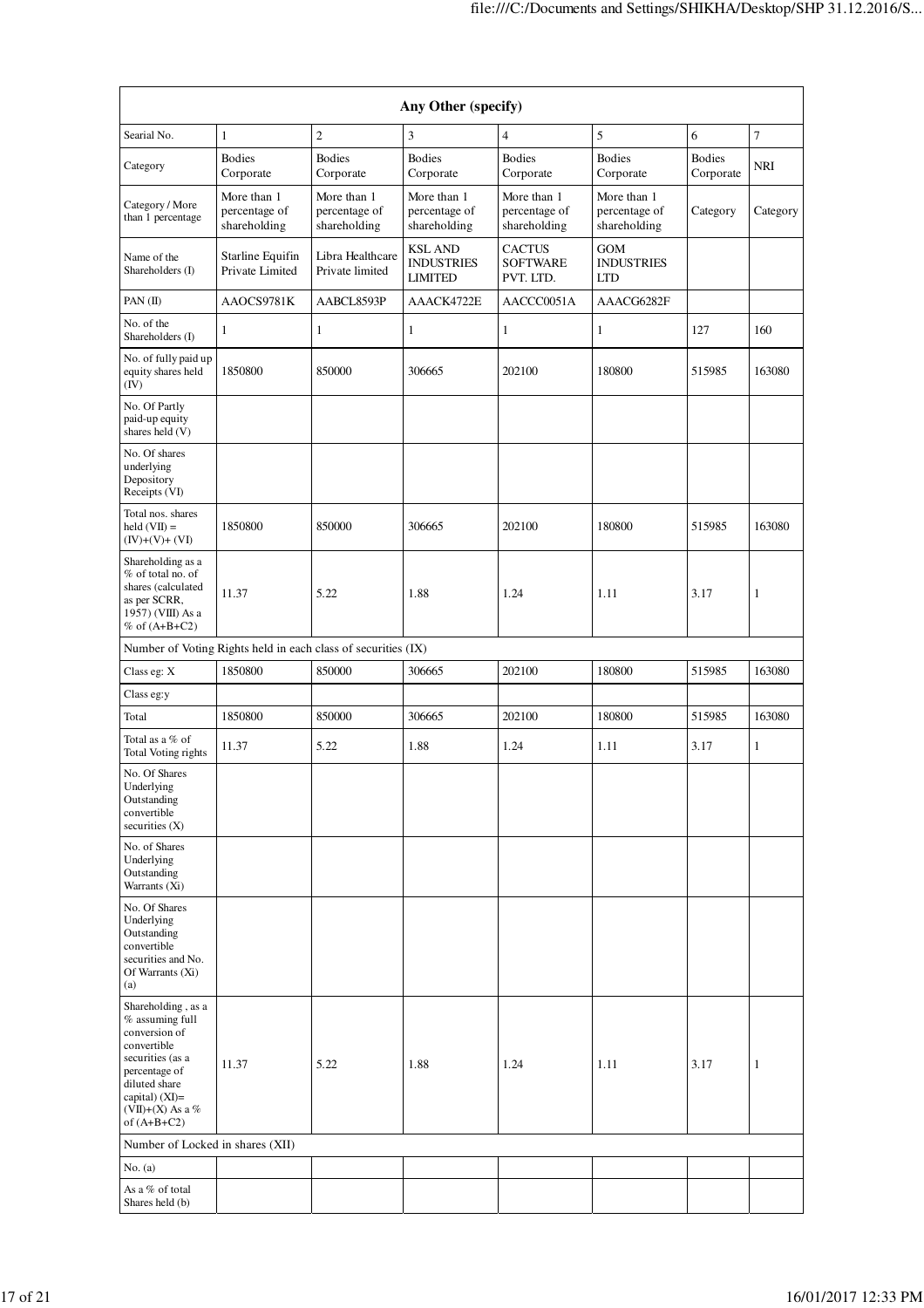| Number of equity<br>shares held in<br>dematerialized<br>form $(XIV)$ | 1850800 | 850000 | 306665 | $\theta$ | 180800 | 361385 | 70880 |
|----------------------------------------------------------------------|---------|--------|--------|----------|--------|--------|-------|
| Reason for not providing PAN                                         |         |        |        |          |        |        |       |
| Reason for not<br>providing PAN                                      |         |        |        |          |        |        |       |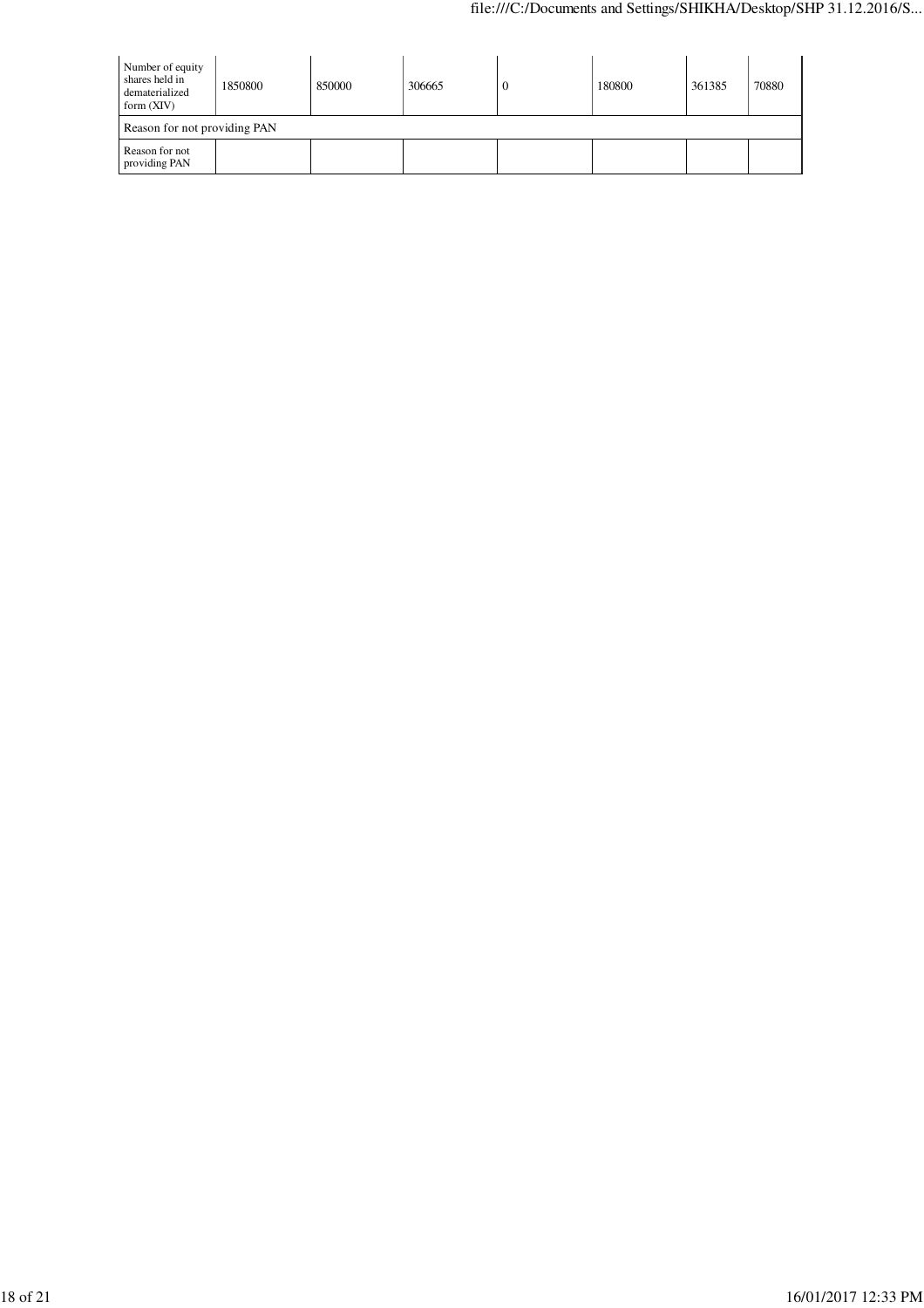| Any Other (specify)                                                                                                                                                                |                                                               |                         |                       |  |  |
|------------------------------------------------------------------------------------------------------------------------------------------------------------------------------------|---------------------------------------------------------------|-------------------------|-----------------------|--|--|
| Searial No.                                                                                                                                                                        | $\,$ 8 $\,$                                                   | 9                       |                       |  |  |
| Category                                                                                                                                                                           | Overseas corporate bodies                                     | <b>Clearing Members</b> |                       |  |  |
| Category / More<br>than 1 percentage                                                                                                                                               | Category                                                      | Category                |                       |  |  |
| Name of the<br>Shareholders (I)                                                                                                                                                    |                                                               |                         | Click here to go back |  |  |
| PAN(II)                                                                                                                                                                            |                                                               |                         | Total                 |  |  |
| No. of the<br>Shareholders (I)                                                                                                                                                     | 1                                                             | 3                       | 291                   |  |  |
| No. of fully paid up<br>equity shares held<br>(IV)                                                                                                                                 | 65800                                                         | 630                     | 745495                |  |  |
| No. Of Partly<br>paid-up equity<br>shares held (V)                                                                                                                                 |                                                               |                         |                       |  |  |
| No. Of shares<br>underlying<br>Depository<br>Receipts (VI)                                                                                                                         |                                                               |                         |                       |  |  |
| Total nos. shares<br>$\text{held}(\text{VII}) =$<br>$(IV)+(V)+(VI)$                                                                                                                | 65800                                                         | 630                     | 745495                |  |  |
| Shareholding as a<br>% of total no. of<br>shares (calculated<br>as per SCRR,<br>1957) (VIII) As a<br>$%$ of $(A+B+C2)$                                                             | 0.4                                                           | $\boldsymbol{0}$        | 4.57                  |  |  |
|                                                                                                                                                                                    | Number of Voting Rights held in each class of securities (IX) |                         |                       |  |  |
| Class eg: X                                                                                                                                                                        | 65800                                                         | 630                     | 745495                |  |  |
| Class eg:y                                                                                                                                                                         |                                                               |                         |                       |  |  |
| Total                                                                                                                                                                              | 65800                                                         | 630                     | 745495                |  |  |
| Total as a % of<br>Total Voting rights                                                                                                                                             | 0.4                                                           | $\boldsymbol{0}$        | 4.57                  |  |  |
| No. Of Shares<br>Underlying<br>Outstanding<br>convertible<br>securities (X)                                                                                                        |                                                               |                         |                       |  |  |
| No. of Shares<br>Underlying<br>Outstanding<br>Warrants (Xi)                                                                                                                        |                                                               |                         |                       |  |  |
| No. Of Shares<br>Underlying<br>Outstanding<br>convertible<br>securities and No.<br>Of Warrants (Xi)<br>(a)                                                                         |                                                               |                         |                       |  |  |
| Shareholding, as a<br>% assuming full<br>conversion of<br>convertible<br>securities (as a<br>percentage of<br>diluted share<br>capital) (XI)=<br>(VII)+(X) As a %<br>of $(A+B+C2)$ | 0.4                                                           | $\boldsymbol{0}$        | 4.57                  |  |  |
| Number of Locked in shares (XII)                                                                                                                                                   |                                                               |                         |                       |  |  |
| No. $(a)$                                                                                                                                                                          |                                                               |                         |                       |  |  |
| As a % of total<br>Shares held (b)                                                                                                                                                 |                                                               |                         |                       |  |  |
| Number of equity<br>shares held in<br>dematerialized<br>form $(XIV)$                                                                                                               | $\boldsymbol{0}$                                              | 630                     | 432895                |  |  |
| Reason for not providing PAN                                                                                                                                                       |                                                               |                         |                       |  |  |